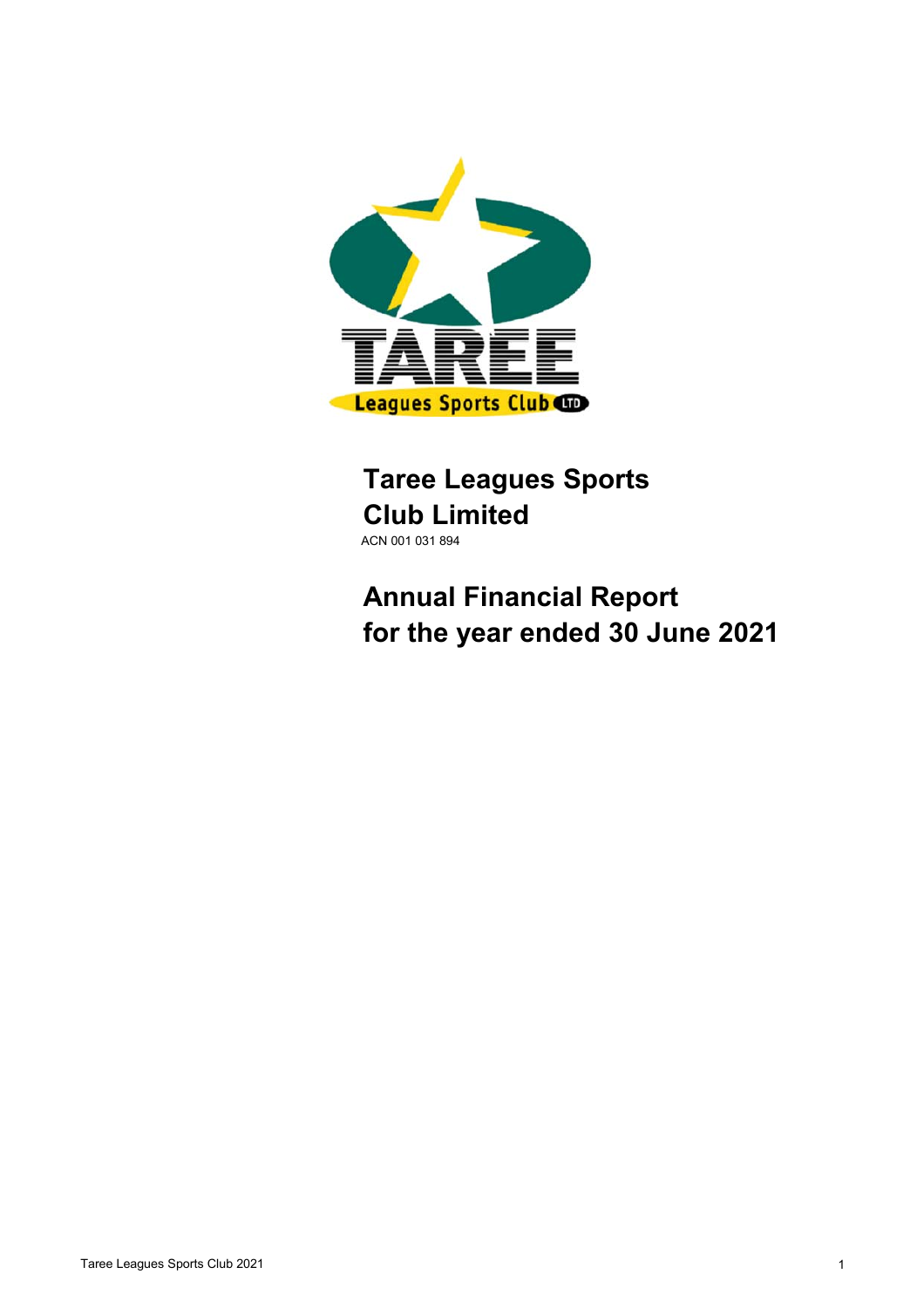## **Taree Leagues Sports Club Limited ACN 001 031 894 Annual financial report for the year ended 30 June 2021**

## **Contents**

|                                                            | Page      |
|------------------------------------------------------------|-----------|
| Directors' report                                          | $3-5$     |
| Auditor's independence declaration                         | 6         |
| <b>Financial statements</b>                                |           |
| Statement of profit or loss and other comprehensive income | 7         |
| Statement of financial position                            | 8         |
| Statement of changes in equity                             | 9         |
| Statement of cash flows                                    | 10        |
| Notes to the financial statements                          | $11 - 19$ |
| Directors' declaration                                     | 20        |
| Independent auditor's report to the members                | $21 - 22$ |

These financial statements are the financial statements of Taree Leagues Sports Club Limited. The financial statements are presented in the Australian currency.

The financial statements were authorised for issue by the Directors on 27 October 2021. The Directors have the power to amend and reissue the financial statements.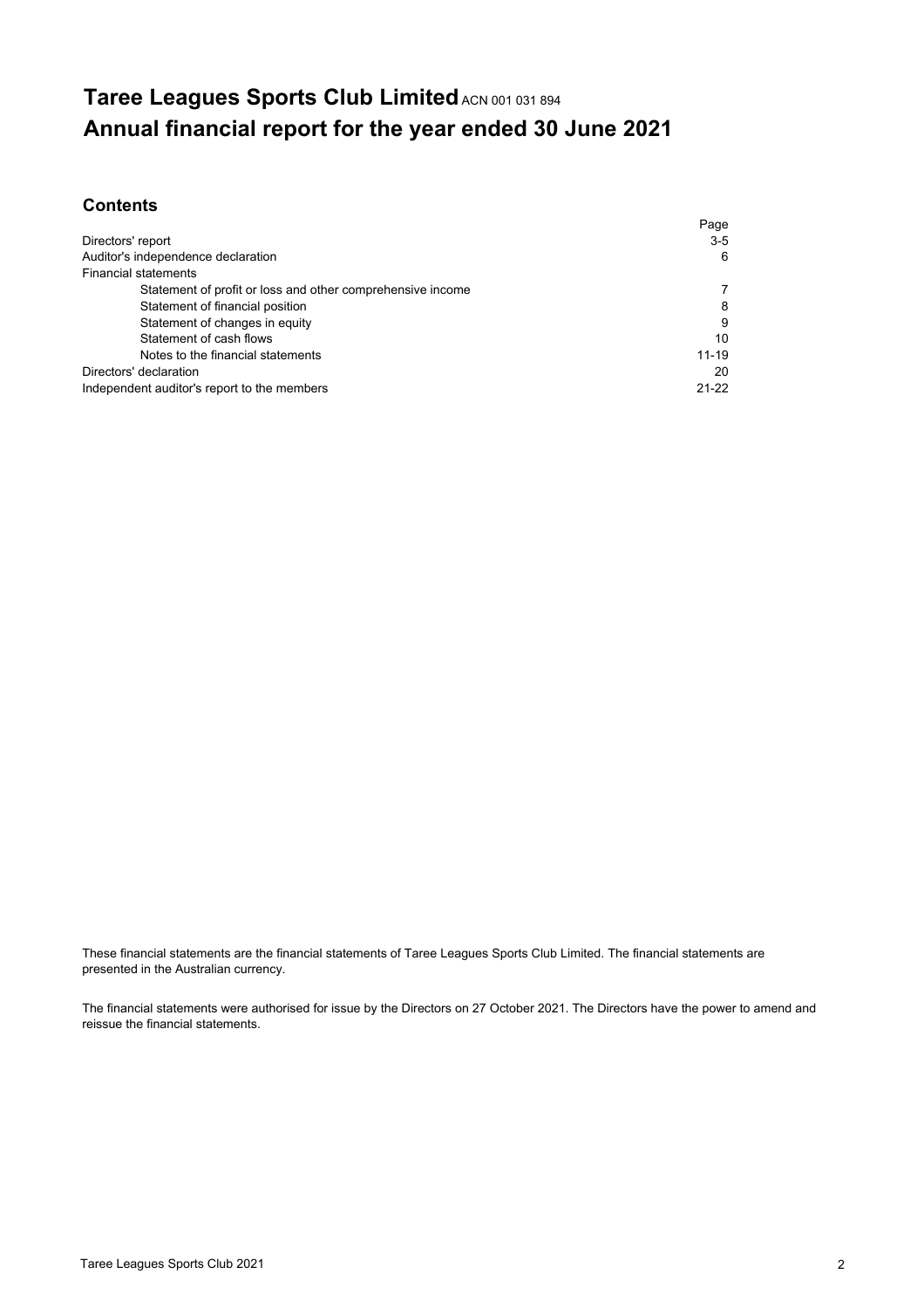## **Director's report**

Your Directors present their report on Taree Leagues Sports Club Limited (the Club) for the year ended 30 June 2021.

#### **Directors details**

The following persons were Directors of Taree Leagues Sports Club Limited during the financial year, and up to the date of this report:

#### **Mrs Annette Campbell Mrs Annette Campbell**

President Vice President Number of the United States of the United States of the United States of the United States of the United States of the United States of the United States of the United States of the United States o Director since 2020 Director since 2017

Treasurer Vice President Director since 2000 Director since 2007

Director Director Director since 2015 Director since 2006 Retired Hospitality **Domestic Duties Retired Hospitality Domestic Duties** 

#### **Mr Shane Devitt** Mrs Fiona Hooper **Mrs Fiona Hooper Mrs Fiona Hooper**

Director Director Director since 2019 Director since 2020

Taxi Driver **Retired** 

**Mr John Connell** Director Director since 2020

Retired

#### **Company secretary**

Mr Greg Manning has been Company Secretary of Taree Leagues Sports Club Limited since January 2021, and is the Club's Chief Executive Officer.

#### **Director's meetings**

The number of meetings the Directors held during the year and the number of meetings attended by each director is as follows:

|                      |                               | <b>Board meetings</b> |    |
|----------------------|-------------------------------|-----------------------|----|
| <b>Board members</b> |                               | A                     | в  |
| Mrs Annette Campbell | Elected at AGM 27/10/20       | 10                    | 10 |
| Mr Stephen Dallas    |                               | 13                    | 12 |
| Mr Gilbert Hicks     |                               | 13                    | 13 |
| Mr Mervyn Emerton    |                               | 13                    | 11 |
| Mrs Lee Dodkin       |                               | 13                    | 13 |
| Mrs Gloria Payton    |                               | 13                    | 12 |
| Mr Shane Devitt      |                               | 13                    | 13 |
| Mrs Fiona Hooper     | Elected at AGM 27/10/20       | 10                    | 8  |
| Mr John Connell      | Elected at AGM 27/10/20       | 10                    | 10 |
| Mr Edmund Loftus     | Did not stand at AGM 27/10/20 | 3                     | 3  |

Where:

- column A: the number of meetings the Director was entitled to attend

- column B: the number of meetings the Director attended

# **Retired Retired Truck Drivers and American** Retired Truck Drivers Retired Truck Driver

**Mr Gilbert Hicks** Mr Mervyn Emerton

Accountant **Airport Manager** Airport Manager

**Mrs Lee Dodkin** Mrs Gloria Payton **Mrs Gloria Payton**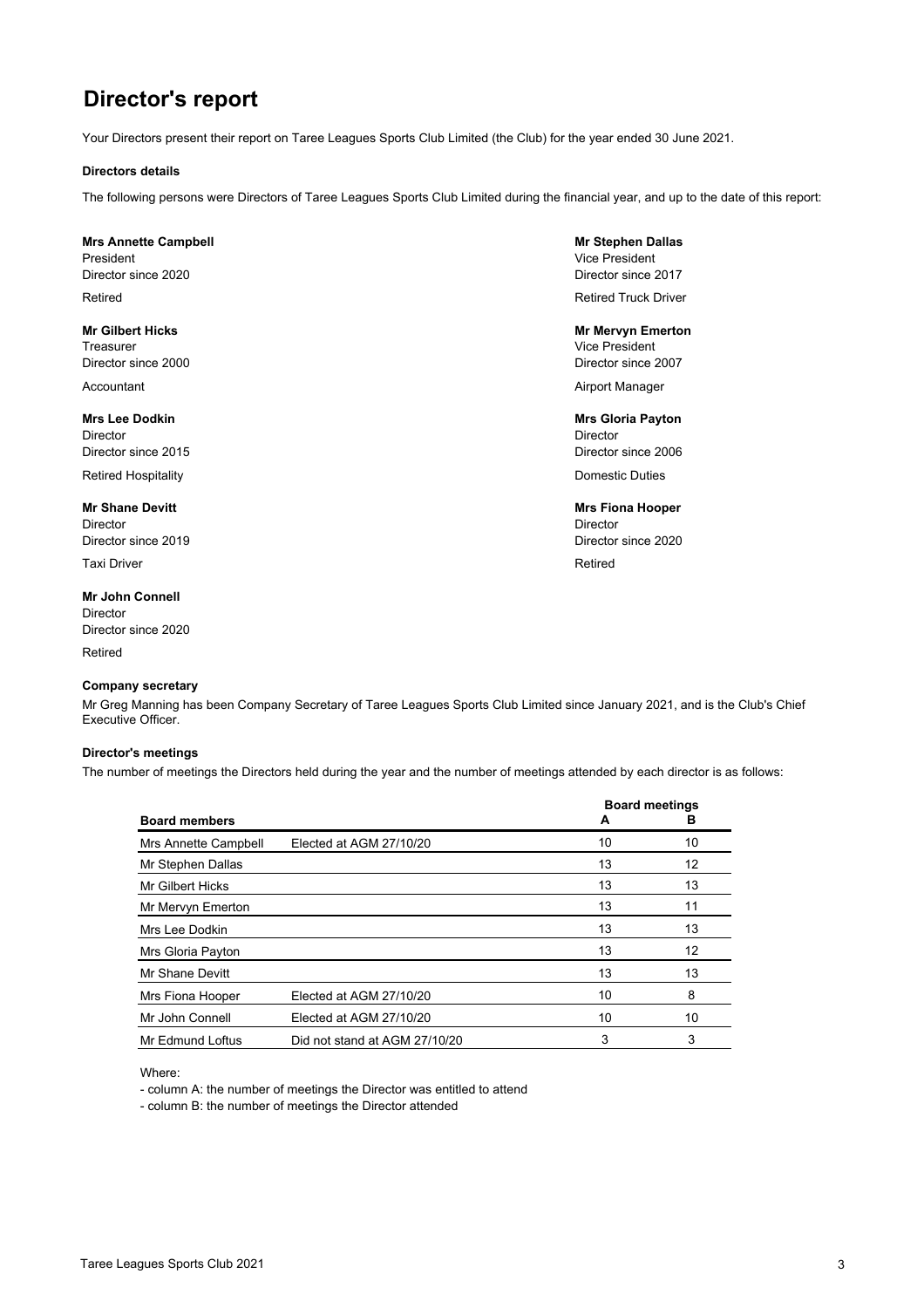## **Director's report (continued)**

#### **Core and non-core property**

Pursuant to Section 41E(5) of the Registered Clubs Act 1976 (NSW) for the financial year ended 30 June 2021, the following land and buildings are considered to be core and non-core property:

- Land and building on which the Club and carpark are located being 43 Cowper Street, Taree NSW 2430.
	- The Leagues Ground, 45 Cowper Street, Taree NSW 2430.

#### **Principal activities**

**Core**

During the year, the principal activities of the Club was the running of a licensed Club for the benefit of its members and to meet the Club's objectives under its constitution.

#### **Significant changes in state of affairs**

No significant changes in the Club's state of affairs occurred during the financial year other than the easing of restrictions first imposed in March 2020 as a result of the COVID-19 pandemic and the impact of the floods from 18 March 2021 to 29 March 2021.

#### **Events since the end of the financial year**

From 14 August 2021 the Club was required to close again due to lockdowns imposed as a result of the COVID-19 pandemic. The Club controlled costs throughout this period of closure and was able to reopen from 13 September 2021 following the easing of these restrictions.

No other matters or circumstances have arisen since the end of the financial year which significantly affected or may significantly affect the operations of the Club, the results of those operations, or the state of affairs of the Club in future financial years.

#### **Short-term and long-term objectives**

The Club's short-term objectives are to:

- To provide the best possible facilities, products, services and sporting opportunities to it's members, exceed their expectations, and to be at the forefront of club development within the Mid North Coast area.

- Conduct all aspects of the operation of the Club in a professional and responsible manner and in keeping with the spirit of the Club's Code of Practice and the high standards expected by the Club's members, the community and the operation of a successful business.

#### **Strategy for achieving short and long-term objectives**

During the year the objectives of the Club consisted of:

- (a) Increase membership by 10% per annum effectively increasing membership by 60% over five years - Increase in younger membership;
- (b) Provide excellence in dining;
- (c) Promote and develop sporting activities existing within the club;
- (d) Develop further sporting involvement by implementing strategic alliances with outside sporting clubs and associations;
- (e) Providing excellence in service and facilities;
- (f) Facilitate staff development and training;
- (g) Provide better access for the elderly and disabled;

These strategies are measured through both financial and non financial key performance indicators that have been developed relevant to the club industry.

#### **Performance measurement**

The Club measures its performance against industry benchmarks, gross profit percentage and wages to sales percentages to measure the financial performance of trading areas such as bar, bistro and gaming. The Club also uses EBITDA to measure the financial performance of the Club overall.

#### **Contribution in winding up**

The Club is incorporated under the Corporations Act 2001 and is a Company limited by guarantee. If the Club is wound up, the constitution states that each member is required to contribute a maximum of \$5 each towards meeting any outstanding obligations of the Club. At 30 June 2021 the total amount that members of the Club are liable to contribute if the Club was wound up is \$10,930 (2020: \$6,915).

#### **Rounding of amounts**

The Club is of a kind referred to in ASIC Legislative Instrument 2016/191, relating to the 'rounding off' of amounts in the Directors' report. Amounts in the Directors' report have been rounded off in accordance with the instrument to the nearest dollar.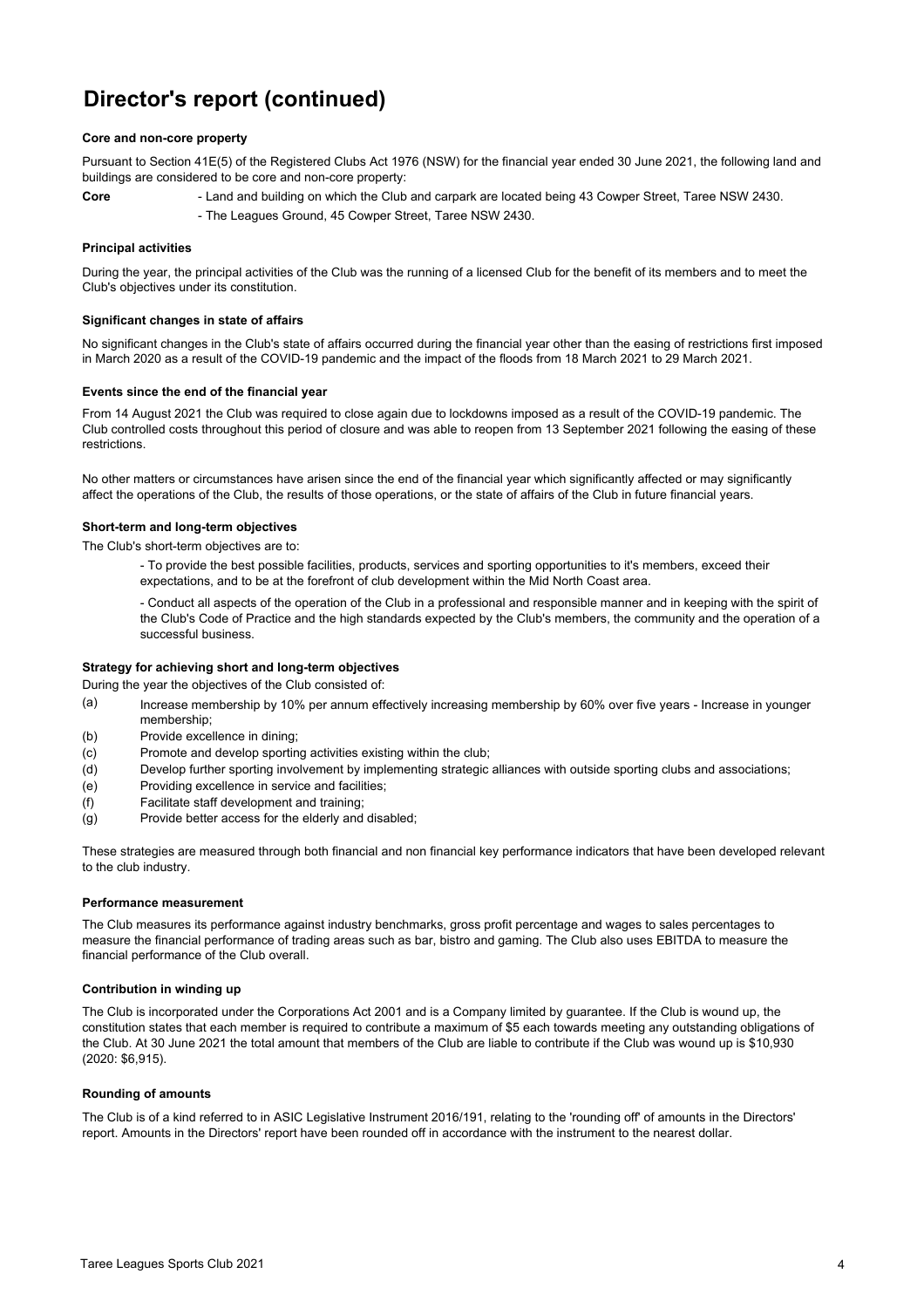## **Director's report (continued)**

#### **Auditor's independence declaration**

A copy of the auditor's independence declaration as required under section 307C of the Corporations Act 2001 is set out on page 5 and forms part of this Directors' report.

This report is made in accordance with a resolution of the Directors.

Atteringtall

Annette Campbell - President

 $G/$  $\tilde{\omega}$ 

Gilbert Hicks - Treasurer

**Dated: 27 October 2021**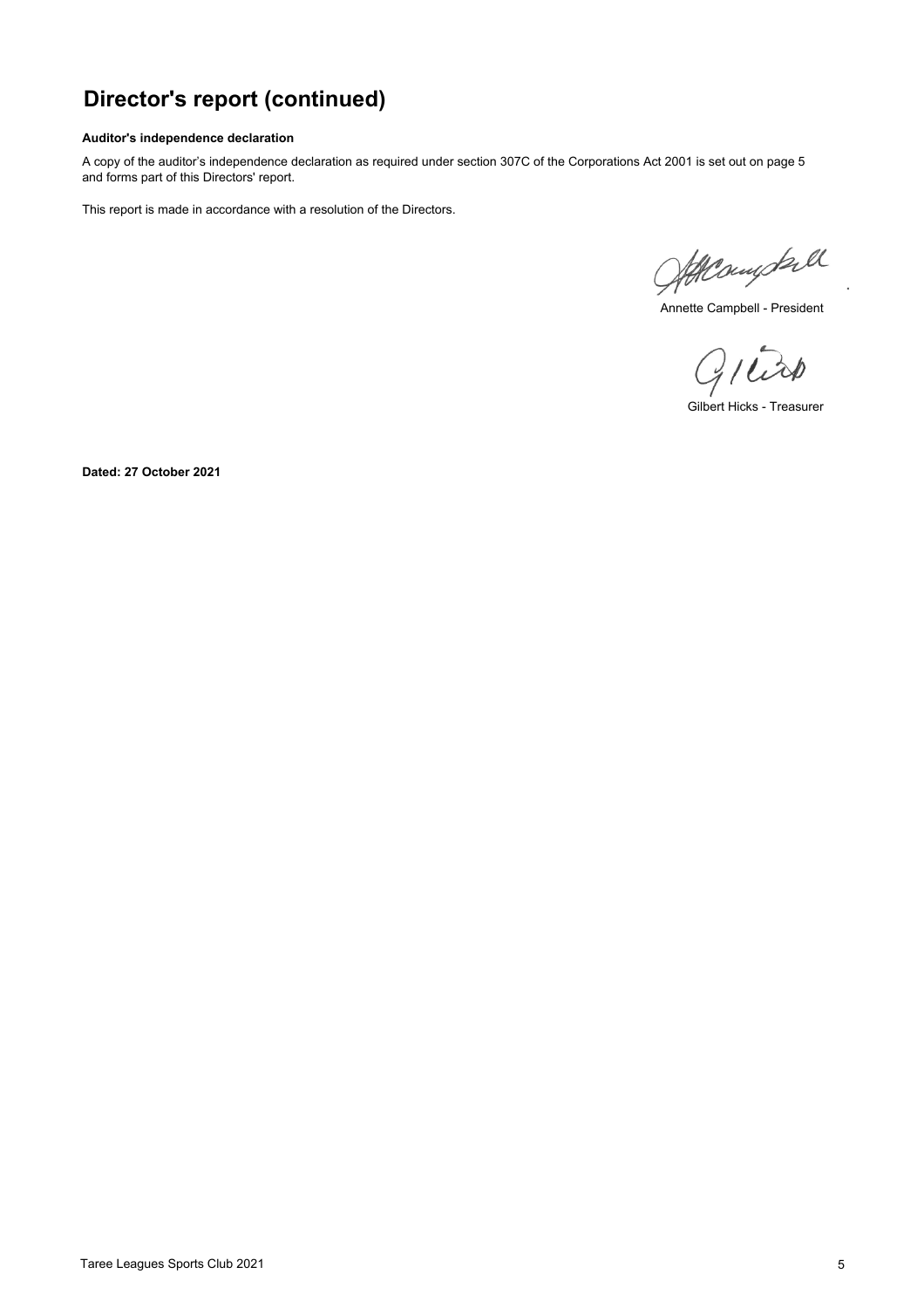

## **Auditor's independence declaration**

To the Directors of Taree Leagues Sports Club Limited

In accordance with the requirements of Corporations Act 2001, as lead auditor for the audit of Taree Leagues Sports Club Limited for the year ended 30 June 2021, I declare that, to the best of my knowledge and belief, there have been:

- (a) no contraventions of the auditor independence requirements as set out in the Corporations Act 2001 in relation to the audit; and
- (b) no contraventions of any applicable code of professional conduct in relation to the audit.

Show Mho

Shaun Mahony - Partner

DFK CrosbisPartner

Chartered Accountants DFK Crosbie Partners

**Newcastle West, NSW Dated: 27 October 2021**

Newcastle Sydney

Liability limited by a scheme approved under the Professional Standards legislation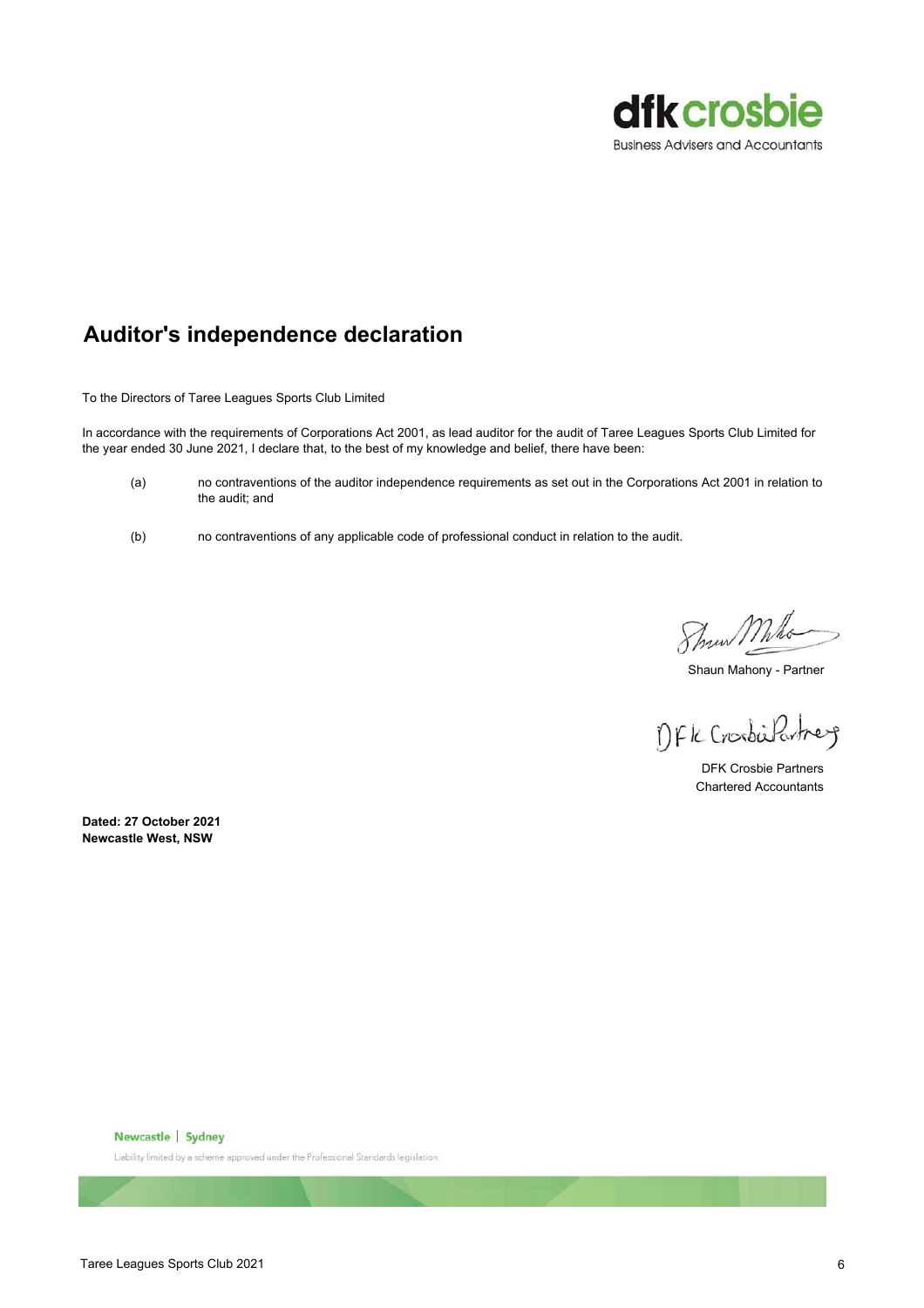## **Statement of profit or loss and other comprehensive income**

For the year ended 30 June 2021

|                                                     | <b>Notes</b> | 2021<br>\$  | 2020<br>\$  |
|-----------------------------------------------------|--------------|-------------|-------------|
| Revenue from continuing operations                  | 2            | 1,720,779   | 1,624,810   |
| Other income                                        | 3            | 165,879     | 160,596     |
| Bar cost of goods sold                              |              | (216,070)   | (217, 517)  |
| Bistro cost of goods sold                           |              | (44, 704)   | (103, 374)  |
| Bar direct expenses                                 |              | (213, 347)  | (161, 139)  |
| <b>Bistro direct expenses</b>                       |              | (59, 024)   | (124, 892)  |
| Poker machine direct expenses                       |              | (151, 437)  | (142, 674)  |
| Paper gaming direct expenses                        |              | (78, 367)   | (61, 642)   |
| Members amenities                                   |              | (41, 264)   | (77, 185)   |
| Greens expenses                                     |              | (96, 244)   | (90, 480)   |
| Clubhouse expenses                                  |              | (341, 369)  | (349, 778)  |
| Administration expenses                             |              | (303, 574)  | (380, 610)  |
| Promotion expenses                                  |              | (91, 832)   | (146, 952)  |
| Borrowing costs                                     |              | (1, 177)    | (2,968)     |
|                                                     |              | (1,638,409) | (1,859,211) |
| Profit / (loss) before income tax                   |              | 248,249     | (73, 805)   |
| Income tax expense                                  | 4            |             |             |
| Profit / (loss) for the year                        |              | 248,249     | (73, 805)   |
| Other comprehensive income                          |              |             |             |
| Other comprehensive income for the year, net of tax |              |             |             |
| Total comprehensive income / (loss) for the year    |              | 248.249     | (73, 805)   |

The above *statement of profit or loss and other comprehensive income* should be read in conjunction with the accompanying notes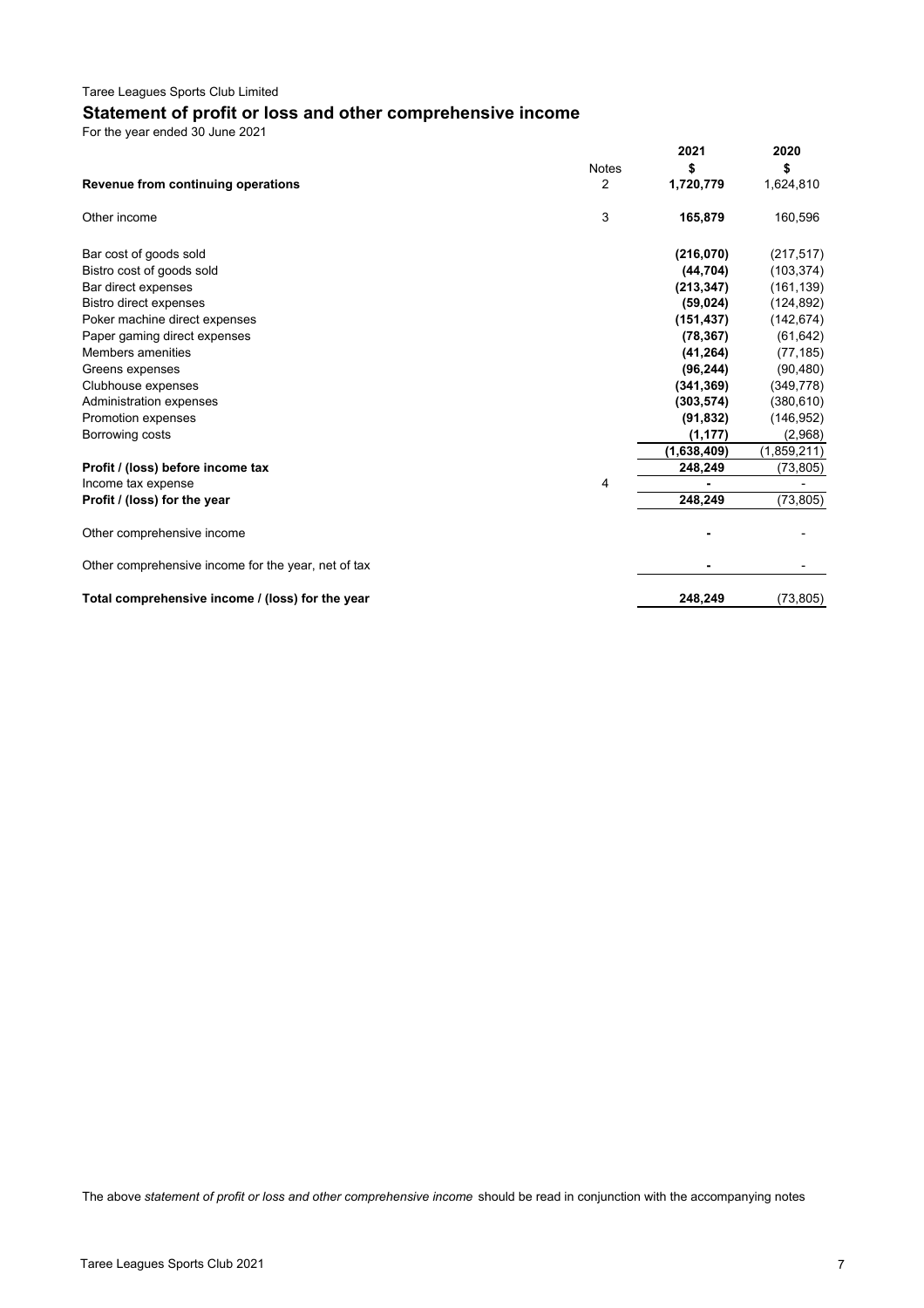## **Statement of financial position**

For the year ended 30 June 2021

|                                      |              | 2021      | 2020      |
|--------------------------------------|--------------|-----------|-----------|
|                                      | <b>Notes</b> | \$        | \$        |
| <b>ASSETS</b>                        |              |           |           |
| <b>Current assets</b>                |              |           |           |
| Cash and cash equivalents            | 5            | 587,960   | 215,155   |
| Inventories                          | 6            | 20,759    | 16,260    |
| Financial assets at amortised cost   | 7            | 35,470    | 63,273    |
| Other assets                         | 8            | 19,334    | 10,493    |
| <b>Total current assets</b>          |              | 663,523   | 305,181   |
|                                      |              |           |           |
| <b>Non-current assets</b>            |              |           |           |
| Property, plant and equipment        | 9            | 1,488,270 | 1,604,047 |
| Intangible assets                    | 10           | 278,785   | 278,785   |
| <b>Total non-current assets</b>      |              | 1,767,055 | 1,882,832 |
|                                      |              |           |           |
| <b>Total assets</b>                  |              | 2,430,578 | 2,188,013 |
| <b>LIABILITIES</b>                   |              |           |           |
| <b>Current liabilities</b>           |              |           |           |
| Trade and other payables             | 11           | 82,883    | 108,695   |
| <b>Financial liabilities</b>         | 12           | 11,369    | 6,658     |
| Provisions                           | 13           | 77,922    | 70,112    |
| Other liabilities                    | 14           | 5,709     | 8,137     |
| <b>Total current liabilities</b>     |              | 177,883   | 193,602   |
|                                      |              |           |           |
| <b>Non-current liabilities</b>       |              |           |           |
| <b>Financial liabilities</b>         | 12           | 20,745    |           |
| Provisions                           | 13           | 2,815     | 13,525    |
| <b>Total non-current liabilities</b> |              | 23,560    | 13,525    |
|                                      |              |           |           |
| <b>Total liabilities</b>             |              | 201,443   | 207,127   |
|                                      |              |           |           |
| <b>Net assets</b>                    |              | 2,229,135 | 1,980,886 |
| <b>MEMBERS FUNDS</b>                 |              |           |           |
| Retained profits                     |              | 2,229,135 | 1,980,886 |
| <b>Total members funds</b>           |              | 2,229,135 | 1,980,886 |
|                                      |              |           |           |

The above *statement of financial position* should be read in conjunction with the accompanying notes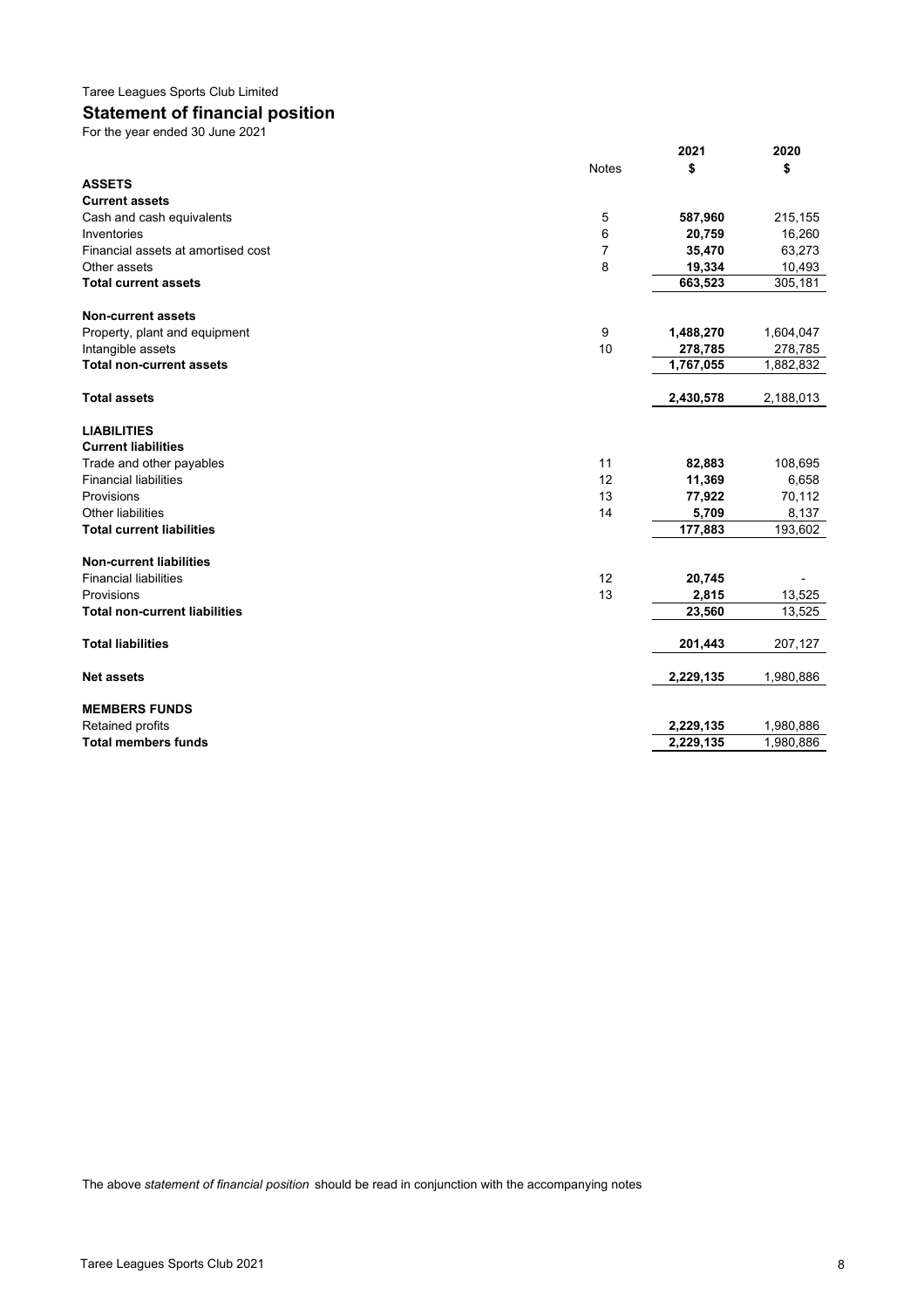## **Statement of changes in equity**

For the year ended 30 June 2021

|                                         | <b>Retained</b><br><b>Profits</b> | <b>Total</b> |
|-----------------------------------------|-----------------------------------|--------------|
|                                         | ъ                                 | \$           |
| Balance at 1 July 2019                  | 2,054,691                         | 2,054,691    |
| Profit for the year                     | (73, 805)                         | (73, 805)    |
| Total comprehensive income for the year | (73, 805)                         | (73, 805)    |
| Balance at 30 June 2020                 | 1,980,886                         | 1,980,886    |
| Profit for the year                     | 248,249                           | 248,249      |
| Total comprehensive income for the year | 248.249                           | 248,249      |
| Balance at 30 June 2021                 | 2,229,135                         | 2,229,135    |

The above *statement of changes in equity* should be read in conjunction with the accompanying notes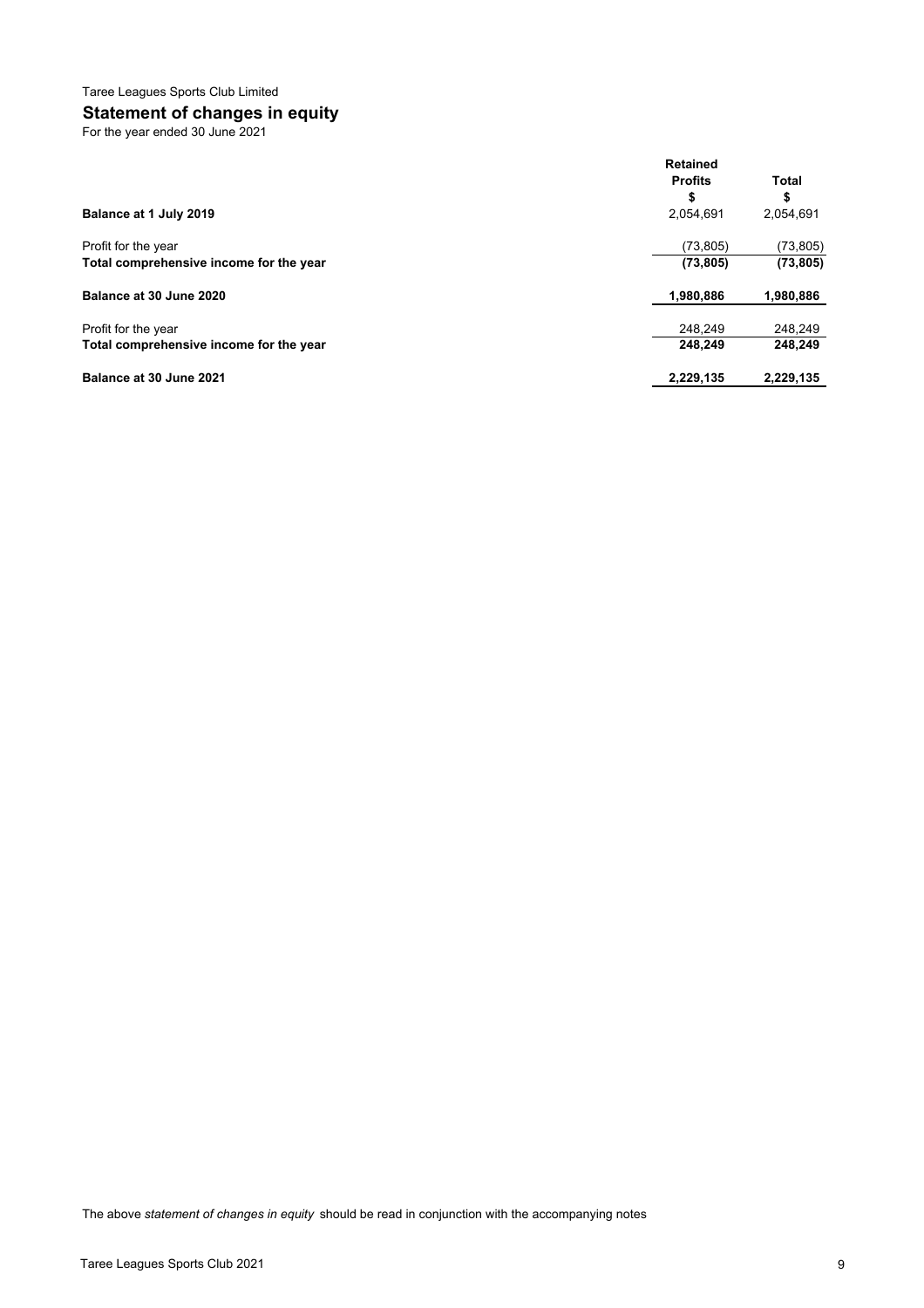#### **Statement of cash flows** For the year ended 30 June 2021

|                                                                  |              | 2021        | 2020        |
|------------------------------------------------------------------|--------------|-------------|-------------|
|                                                                  | <b>Notes</b> | \$          | \$          |
| Cash flows from operating activities                             |              |             |             |
| Receipts from members and customers                              |              | 1,926,176   | 1,789,149   |
| Payments to suppliers and employees                              |              | (1,615,907) | (1,827,726) |
| Interest received                                                |              | 956         | 3,417       |
| Interest paid                                                    |              | (1, 177)    | (2,968)     |
| Government stimulus payments received                            |              | 154,793     | 89,498      |
| Net cash inflow (outflow) from operating activities              |              | 464,841     | 51,370      |
| Cash flows from investing activities                             |              |             |             |
| Payments for property, plant and equipment                       |              | (150, 492)  | (35, 244)   |
| Proceeds from sale of entitlements                               |              | 33,000      |             |
| Transfer from interest bearing deposit                           |              |             | 127,165     |
| Net cash inflow (outflow) from investing activities              |              | (117,492)   | 91,921      |
| Cash flows from financing activities                             |              |             |             |
| Proceeds from borrowings                                         |              | 87,152      | 48,548      |
| Repayment of borrowings                                          |              | (61, 696)   | (109,530)   |
| Net cash inflow (outflow) from financing activities              |              | 25,456      | (60, 982)   |
| Net increase in cash and cash equivalents                        |              | 372,805     | 82,309      |
| Cash and cash equivalents at the beginning of the financial year |              | 215,155     | 132,846     |
| Cash and cash equivalents at the end of the financial year       | 5            | 587,960     | 215,155     |
|                                                                  |              |             |             |

The above *statement of cash flows* should be read in conjunction with the accompanying notes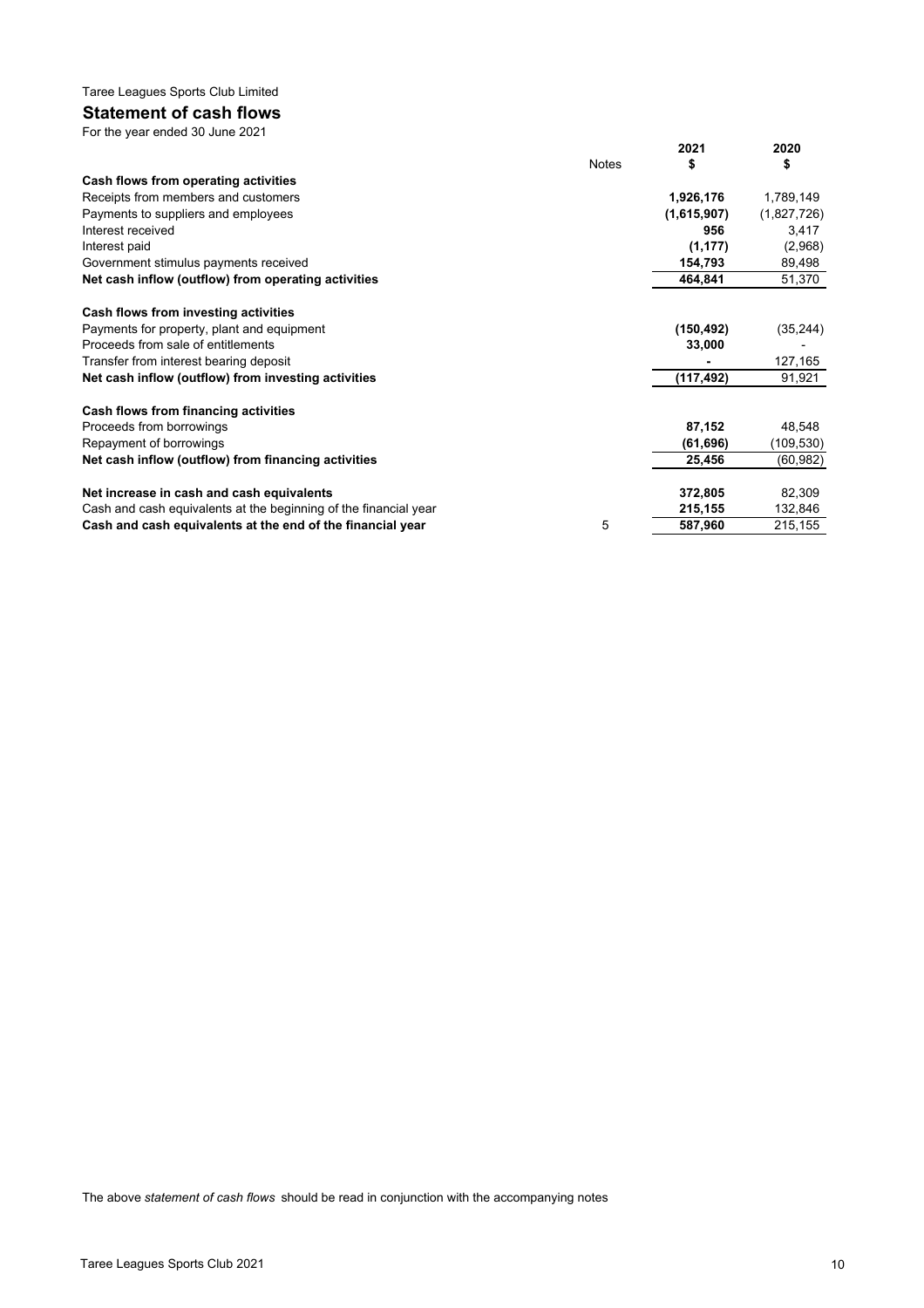#### **Notes to the financial statements**

For the year ended 30 June 2021

#### **1 Summary of significant accounting policies**

#### **(a) Basis of preparation**

This financial report is a general purpose financial report that has been prepared in accordance with Australian Accounting Standards - Reduced Disclosure Requirements, other authoritative pronouncements of the Australian Accounting Standards Board and the Corporations Act 2001. Taree Leagues Sports Club Limited (the Club) is a not for profit entity for financial reporting purposes under Australian Accounting Standards.

#### **(b) Statement of compliance**

This financial report complies with Australian Accounting Standards - *Reduced Disclosure Requirements* as issued by the Australian Accounting Standards Board (AASB).

The financial report has been prepared on an accruals basis and is based on historical costs. The financial report is presented in Australian Dollars.

#### **(c) Goods and services tax**

Revenues, expenses and assets are recognised net of the amount of associated GST, unless the GST incurred is not recoverable from the Australian Taxation Office (ATO). In this case, it is recognised as part of the cost of acquisition of the asset or as part of the expense.

Receivables and payables are stated inclusive of the amount of GST receivable or payable. The net amount of GST recoverable from, or payable to, the ATO is included with other receivables or payables in the statement of financial position.

Cash flows are presented on a gross basis. The GST components of cash flows arising from investing or financing activities which are recoverable from, or payable to the ATO, are presented as operating cash flows.

#### **(d) Rounding of amounts**

The Club is of a kind referred to in ASIC Legislative Instrument 2016/191, relating to the 'rounding off' of amounts in the financial statements. Amounts in the financial statements have been rounded off in accordance with the instrument to the nearest dollar.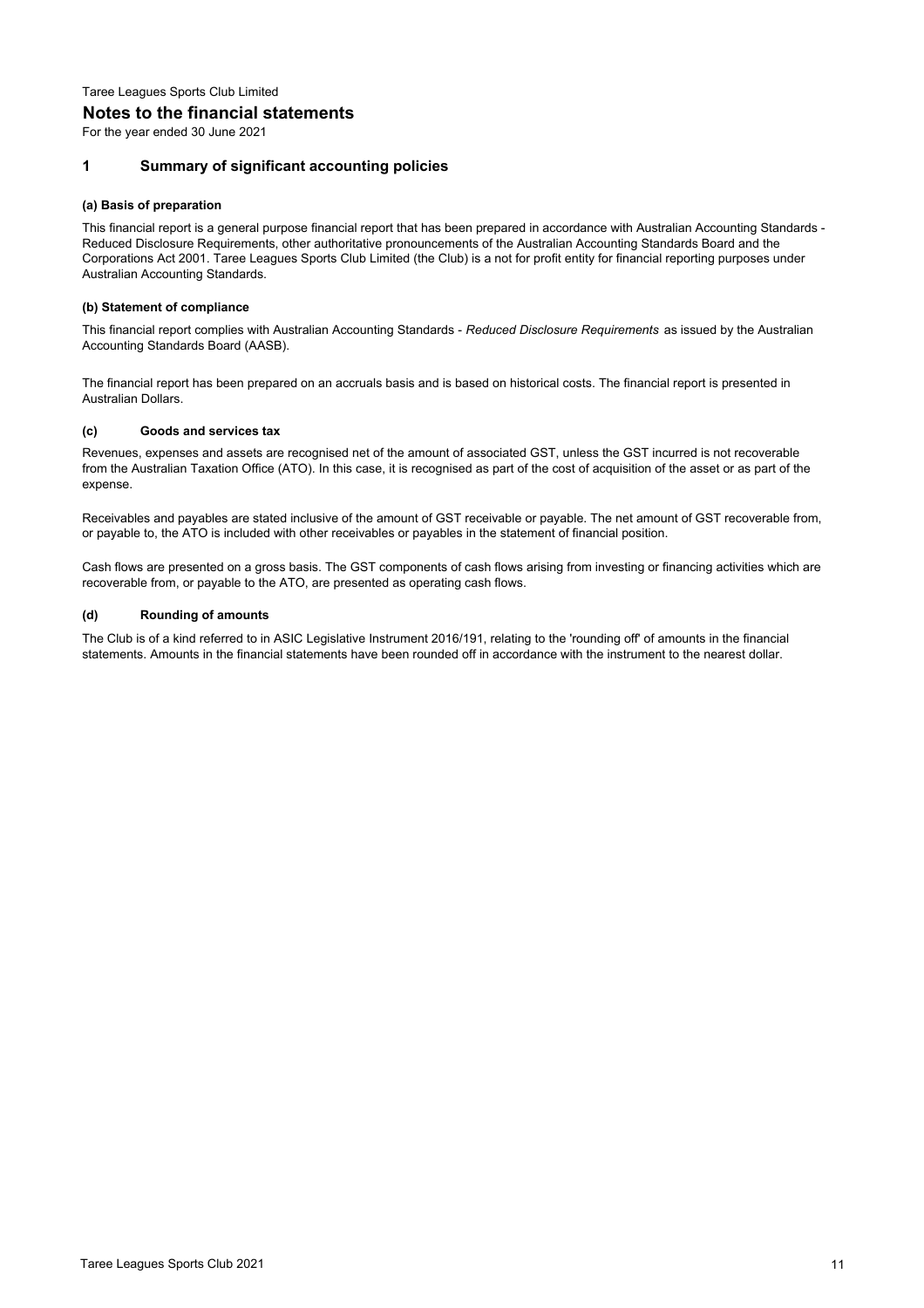#### **Notes to the financial statements**

For the year ended 30 June 2021

#### **2 Revenue**

#### **(a) Disaggregation of revenue from contracts with customers**

The Club derives revenue from the transfer of goods and services over time and at a point in time for the following services:

|                                       | Food and<br>beverage<br>revenue | Gaming<br>revenue | Membership<br>revenue | <b>Promotions</b><br>revenue | Other<br>revenue | <b>Total</b> |
|---------------------------------------|---------------------------------|-------------------|-----------------------|------------------------------|------------------|--------------|
| 2021                                  | \$                              | \$                | \$                    | \$                           | \$               | \$           |
| Revenue from contracts with customers | 569,061                         | 1,004,481         | 12,095                | 93,050                       | 24,912           | 1,703,599    |
| Other revenue (not covered by AASB15) |                                 | 17,180            |                       |                              |                  | 17,180       |
|                                       | 569,061                         | 1,021,661         | 12,095                | 93,050                       | 24,912           | 1,720,779    |
| Timing of revenue recognition         |                                 |                   |                       |                              |                  |              |
| At a point in time                    | 569,061                         | 1,004,481         |                       | 93,050                       | 24,912           | 1,691,504    |
| Over time                             |                                 | 17,180            | 12,095                |                              |                  | 29,275       |
|                                       | 569,061                         | 1,021,661         | 12,095                | 93,050                       | 24,912           | 1,720,779    |
|                                       | Food and<br>beverage            | Gaming            | Membership            | <b>Promotions</b>            | Other            |              |
|                                       | revenue                         | revenue           | revenue               | revenue                      | revenue          | Total        |
| 2020                                  | \$                              | \$                | \$                    | \$                           | \$               | \$           |
| Revenue from contracts with customers | 653,691                         | 775,845           | 8,136                 | 136,392                      | 33,566           | 1,607,630    |
| Other revenue (not covered by AASB15) |                                 | 17,180            | ÷,                    |                              |                  | 17,180       |
|                                       | 653,691                         | 793,025           | 8,136                 | 136,392                      | 33,566           | 1,624,810    |
| Timing of revenue recognition         |                                 |                   |                       |                              |                  |              |
| At a point in time                    | 653,691                         | 775,845           |                       | 136,392                      | 33,566           | 1,599,494    |
| Over time                             |                                 | 17,180            | 8,136                 |                              |                  | 25,316       |
|                                       | 653,691                         | 793,025           | 8,136                 | 136,392                      | 33,566           | 1,624,810    |

#### **(b) Accounting policies and significant judgements**

The Club recognises revenue related to the transfer of promised goods or services when a performance obligation is satisfied and when control of the goods or services passes to the customer. The amount of revenue recognised reflects the consideration to which the Club is or expects to be entitled in exchange for those goods or services.

The Club considers whether there are separate performance obligations to which a portion of the transaction price needs to be allocated (e.g. Loyalty Points Program). In determining the transaction price for the sale of goods, the Club considers the effects of variable consideration, the existence of significant financing components, non-cash consideration, and consideration payable to the customer (if any).

#### *(i) Sale of goods - food and beverage*

Revenue from the sale of food and beverages is recognised at a point in time when the physical control of the goods passes to the customer.

#### *(ii) Provision of services - gaming revenue*

Revenue from rendering services from gaming facilities to members and other patrons of the club is recognised when the services are provided. Gaming revenue is measured at the fair value of the consideration received from the net position of the wagers placed less customer winnings paid out. Commission income where the Club acts as an agent for third parties who provide wagering services to members and guests is recognised at a point in time when the wagering transactions has been completed.

#### *(iii) Provision of services - membership revenue*

Membership subscriptions are recognised over the term of membership and any unearned portion is deferred and included in contract liabilities. Membership revenue is measured with reference to the fee received and the period of membership that the member has paid for.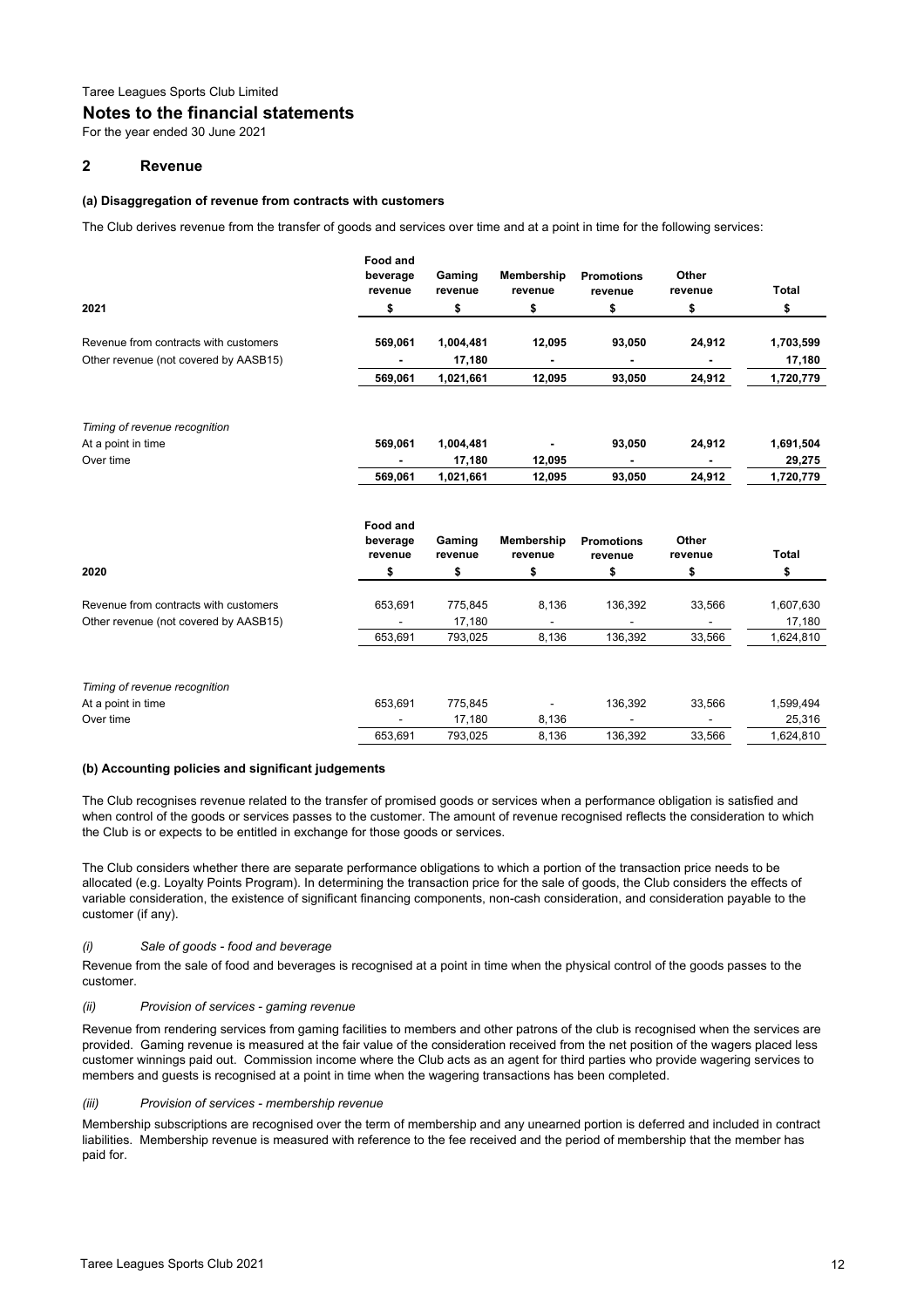#### **Notes to the financial statements**

For the year ended 30 June 2021

#### **2 Revenue (continued)**

#### **(b) Accounting policies and significant judgements (continued)**

*(iv) Provision of services - promotions revenue*

Promotions income comprises income from raffle and bingo and is recognised at a point in time when the customer takes possession of the ticket and the raffle or bingo game has been conducted as at this point the performance obligations have been satisfied.

#### *(v) Provision of services - Other revenue*

The Club recognises other income at a point in time when the performance obligation has been satisfied.

| 3                                       | Other income and expense items                    | 2021    | 2020    |
|-----------------------------------------|---------------------------------------------------|---------|---------|
| (a) Other income                        |                                                   | Φ       | \$      |
| Rental income                           |                                                   | 13.367  | 13,432  |
| Interest income                         |                                                   | 956     | 2.961   |
| Government stimulus payment - JobKeeper |                                                   | 86.786  | 88,714  |
|                                         | Government stimulus payment - Cashflow boost      | 33.293  | 55,489  |
| Insurance claims                        |                                                   | 14.469  |         |
|                                         | Gain on disposal of property, plant and equipment | 4.007   |         |
| Grant income                            |                                                   | 13.000  |         |
|                                         |                                                   | 165.879 | 160.596 |

#### *(i) Rental income*

Rental income is recognised in the statement of profit or loss and other comprehensive income on a straight line basis over the term of the lease. The Club recognises rental revenue on a straight line basis with reference to the applicable CPI increases, discount rates and any relevant rental incentives.

#### *(ii) Interest income*

Interest income is recognised on an accruals basis.

#### *(iii) Government stimulus funding*

The Club recognises stimulus funding from the Australian Taxation Office when it is considered to be receivable.

#### *(iv) Insurance recoveries*

The Club recognises income from insurance claims when an insured event has occurred and the realisation of the insurance recovery is virtually certain.

#### *(v) Gain on disposal of property, plant and equipment*

The Club recognised gains and losses on disposal of property, plant and equipment by comparing proceeds received on sale with the carrying amount of the asset being sold.

#### *(vi) Grant income*

The Club recognises grant income when it is considered to be receivable.

#### **(b) Other expenses**

| Employee benefits expense  | 575.844                  | 640,363 |
|----------------------------|--------------------------|---------|
| Loss on disposal of assets | $\overline{\phantom{a}}$ | 8,945   |
| Interest costs             | 1,177                    | 2,968   |
| Depreciation               | 189.648                  | 196,752 |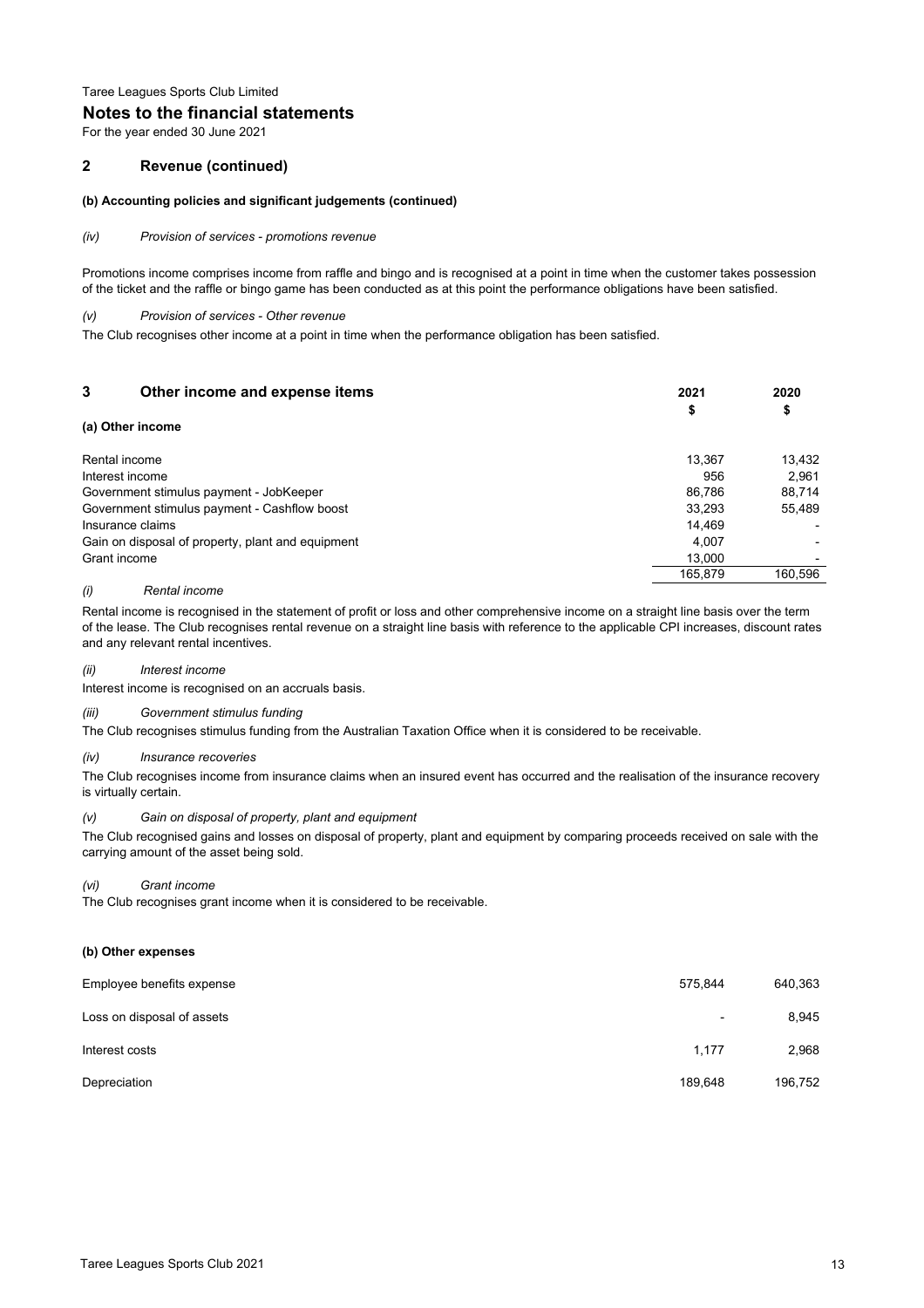#### **Notes to the financial statements**

For the year ended 30 June 2021

#### **4 Income tax expense**

#### **(a) Numerical reconciliation of income tax expense to prima facie tax payable**

The Income Tax Assessment Act 1936 (amended) provides that under the concept of mutuality, Clubs are only liable for income tax on income derived from non-members and from outside entities. The amount set aside for income tax in the statement of profit or loss and other comprehensive income has been provided on a taxable income calculated as follows:

|                                                          | 2021<br>Φ | 2020<br>\$ |
|----------------------------------------------------------|-----------|------------|
| Operating profit/(loss) before income tax                | 248.249   | (73, 805)  |
| Tax at the Australian tax rate at $26\%$ (2020: 27.5%)   | 64.545    | (20, 296)  |
| Non deductible expenses                                  | 5.512     | 5.846      |
| Apportionment adjustment members income and expenses     | (64, 542) | (2,657)    |
| Timing differences not brought to account                | 2,845     | 807        |
| Deferred tax asset for tax losses not brought to account |           | 16,300     |
| Recoupment of tax losses                                 | (8,360)   |            |
| Income tax expense                                       |           |            |
|                                                          |           |            |

(b) The Directors estimate that the potential deferred tax asset as at 30 June 2021 not brought to account is as follows:

| Deductible temporary differences | 5.107   | 5.322   |
|----------------------------------|---------|---------|
| Tax losses at 25% (2020: 27.5%)  | 317.990 | 358.543 |
|                                  | 323.097 | 363.865 |
| $-1$<br>$\sim$ $\sim$            |         |         |

#### **Accounting policy**

Deferred tax assets and liabilities are recognised for deductible and temporary differences where considered material. Deferred tax assets in respect of unused tax losses are only recognised to the extent it is probable that a taxable profit will be available against which deductible temporary differences and carried forward tax losses can be utilised if material.

The carrying amount of deferred income tax assets is reviewed at each balance date and reduced to the extent that it is no longer probable that sufficient taxable profit will be available to allow all or part of the deferred income tax asset to be utilised.

Deferred income tax assets and liabilities are measured at the tax rates that are expected to apply to the year when the asset is realised or the liability settled, based on the tax rates (and tax law) that have been enacted or substantively enacted at the balance sheet date.

Income taxes relating to items recognised directly in equity are recognised in equity and not in the statement of profit or loss and other comprehensive income.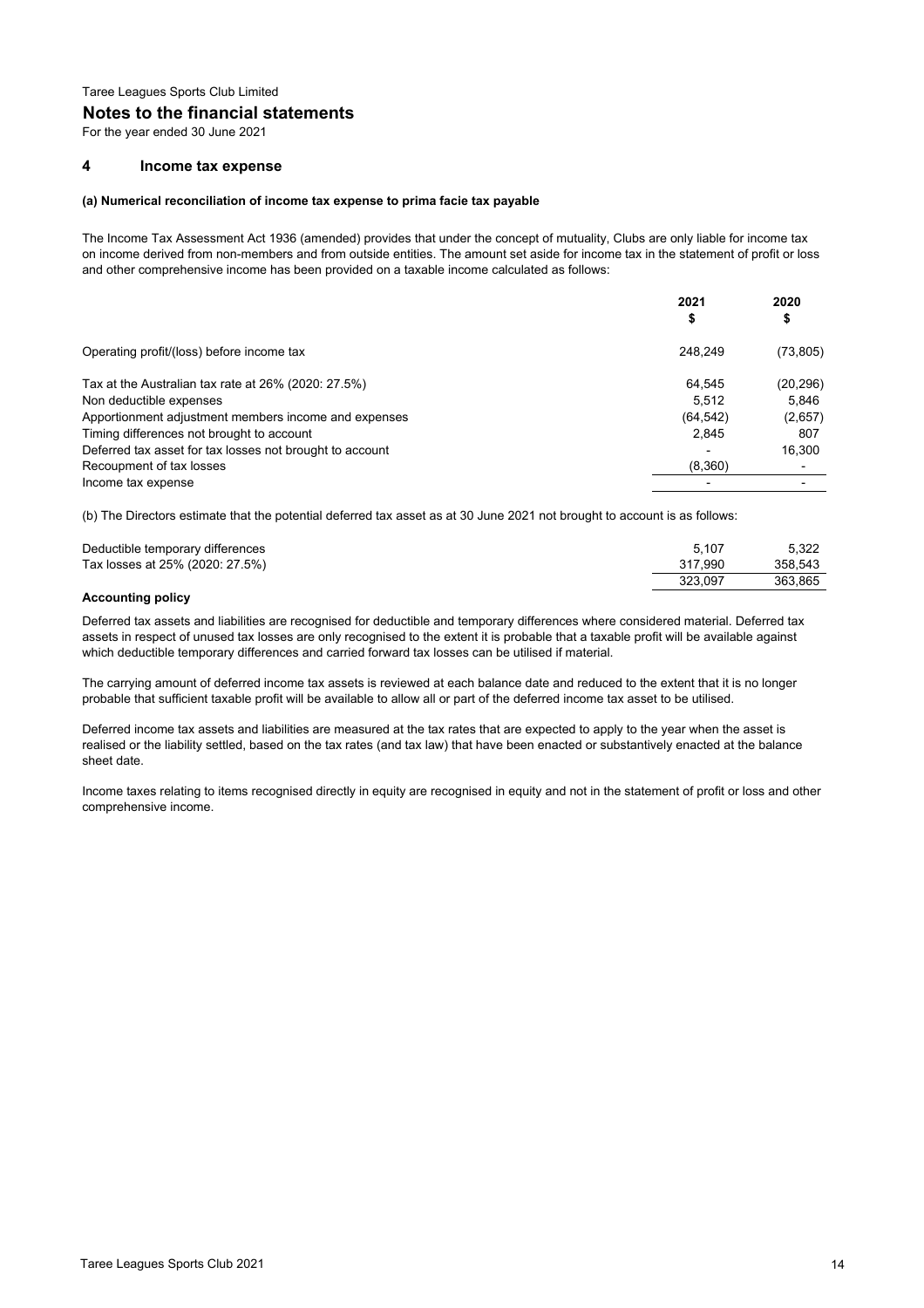#### **Notes to the financial statements**

For the year ended 30 June 2021

| 5<br>Cash and cash equivalents              | 2021    | 2020    |
|---------------------------------------------|---------|---------|
| <b>Current</b><br>Cash and cash equivalents | 587.960 | 215.155 |
|                                             | 587.960 | 215.155 |

#### **Accounting policy**

Cash and short-term deposits in the statement of financial position comprise cash at bank and in hand and short-term deposits with an original maturity of three months or less. For the purpose of the Statement of cash flows, cash and cash equivalents consist of cash and cash equivalents as defined above, net of outstanding bank overdrafts.

#### **6 Inventories**

| .             |        |        |
|---------------|--------|--------|
| Stock on hand | 20.759 | 16.260 |
|               | 20.759 | 16.260 |
|               |        |        |

#### **Accounting policy**

Inventories are measured at the lower of cost and current replacement cost.

#### **7 Financial assets at amortised cost**

#### **Current**

| Other receivables | 35.47<br>.17C | 63.772<br>63.273 |
|-------------------|---------------|------------------|
|                   | 35.<br>17C    | 00.070<br>63.273 |

#### **Accounting policy**

Assets that are held for collection of contractual cash flows where those cash flows represent solely payments of principal and interest are measured at amortised cost. Interest income from these financial assets is included in interest income using the effective interest rate method.

#### **8 Other assets**

#### **Current**

| -------     |        |        |
|-------------|--------|--------|
| Prepayments | 19.334 | 10,493 |
|             | 19.334 | 10,493 |

#### **Accounting policy**

This includes prepayments made in advance for goods and services which are to be received in a future period.

10.493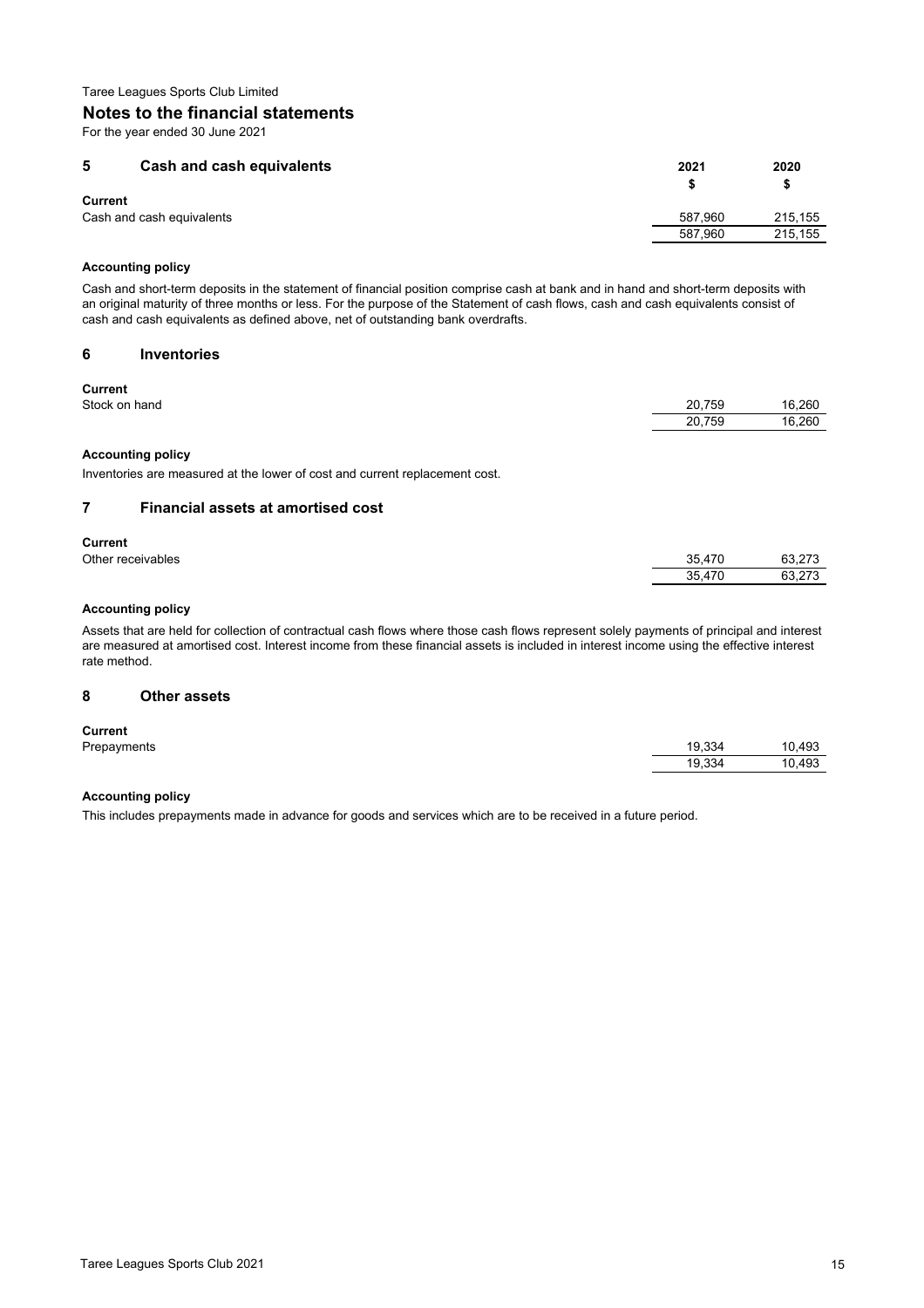#### **Notes to the financial statements**

For the year ended 30 June 2021

#### **9 Property, plant and equipment**

|                           | <b>Land and</b><br>buildings | <b>Plant and</b><br>equipment | Poker<br>machines | Total     |
|---------------------------|------------------------------|-------------------------------|-------------------|-----------|
| <b>Non-current assets</b> |                              |                               | \$                | \$        |
| At 1 July 2020            |                              |                               |                   |           |
| Cost                      | 2,356,343                    | 1,120,482                     | 991,230           | 4,468,055 |
| Accumulated depreciation  | 1,342,028                    | 802,666                       | 719,314           | 2,864,008 |
| Net book amount           | 1,014,315                    | 317,816                       | 271,916           | 1,604,047 |
|                           |                              |                               |                   |           |
| Year ended 30 June 2021   |                              |                               |                   |           |
| Opening net book amount   | 1,014,315                    | 317,816                       | 271,916           | 1,604,047 |
| Additions                 |                              | 102,864                       |                   | 102,864   |
| Disposals                 |                              | 28,993                        |                   | 28,993    |
| Depreciation charge       | 66,105                       | 65.694                        | 57,849            | 189,648   |
| Closing net book amount   | 948,210                      | 325,993                       | 214,067           | 1,488,270 |
| At 30 June 2021           |                              |                               |                   |           |
| Cost                      | 2,356,343                    | 1,169,841                     | 991,230           | 4,517,414 |
| Accumulated depreciation  | 1,408,133                    | 843,848                       | 777,163           | 3,029,144 |
| Net book amount           | 948.210                      | 325,993                       | 214,067           | 1.488.270 |

#### **Accounting policy**

#### **(a) Land and buildings**

Each class of land and buildings is carried at cost less any accumulated depreciation and any impairment in value.

#### **(b) Plant and equipment and poker machines**

Plant and equipment and poker machines are carried at cost less any accumulated depreciation and any impairment in value.

#### **(c) Depreciation**

Depreciation is calculated on a straight line basis over the estimated useful life of the asset as follows:

| Buildings         | 5 - 40 years |
|-------------------|--------------|
| Plant & Equipment | 4 - 20 years |
| Poker Machines    | 4 - 8 years  |

#### **(d) Impairment**

The carrying values of property, plant and equipment are reviewed for impairment when events or changes in circumstances indicate the carrying value may not be recoverable.

For an asset that does not generate largely independent cash in flows, the recoverable amount is determined for the cash generating unit in which the asset belongs.

If any such indication exists and where the carrying values exceed the estimated recoverable amount, the assets or cash generating units are written down to their recoverable amount.

The recoverable amount of plant and equipment is the greater of fair value less cost to sell and value in use. In assessing value in use, the estimated future cash flows are discounted to their present value using a pre-tax discount rate that reflects current market assessments of the time value of money and the risks specific to the asset. Where the future economic benefits of an asset are not dependant on the asset's ability to generate net cash inflows and if deprived of the asset the Club would replace its remaining future economic benefit, value in use is determined as the depreciated replacement cost of the asset.

Impairment losses are recognised in the statement of profit or loss and other comprehensive income as a separate line item.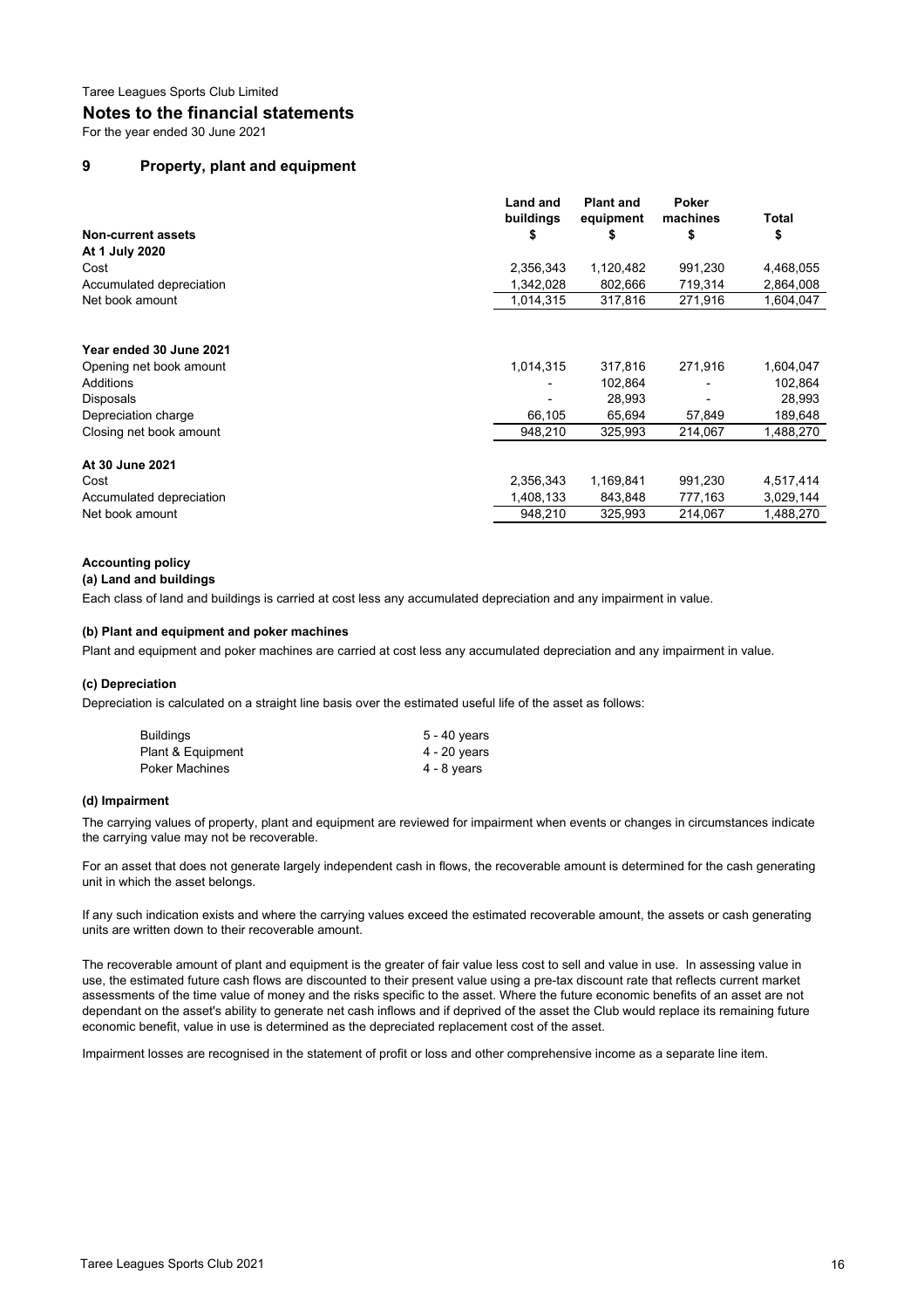#### **Notes to the financial statements**

For the year ended 30 June 2021

#### **10 Intangible assets**

|                           | <b>Poker machine</b> |         |
|---------------------------|----------------------|---------|
|                           | entitlements         | Total   |
| <b>Non-current assets</b> | \$                   | \$      |
| As at 30 June 2020        |                      |         |
| Cost                      | 278,785              | 278,785 |
| Net book amount           | 278,785              | 278,785 |
| As at 30 June 2021        |                      |         |
| Cost                      | 278,785              | 278,785 |
| Net book amount           | 278,785              | 278,785 |
|                           |                      |         |

#### **Accounting policy**

Poker machine entitlements are intangible assets acquired separately and are capitalised at cost, the useful lives of these intangible assets are assessed to be indefinite. These are tested for impairment annually or whenever there is an indication that the intangible asset may be impaired.

The value shown for the Poker machine entitlements, being their cost plus transaction costs, were tested for impairment having regard to the market value of such entitlements and the cash flow generated from holding these assets, with no impairment loss adjustment required.

| 11<br>Trade and other payables | 2021   | 2020    |
|--------------------------------|--------|---------|
|                                |        |         |
| <b>Current</b>                 |        |         |
| Trade payables                 | 75.096 | 94.625  |
| GST payable                    | 7.787  | 14.070  |
|                                | 82,883 | 108.695 |

#### **Accounting policy**

Trade and other payables, including accruals, are recorded initially at fair value and subsequently at amortised cost. Trade and other payables are non-interest bearing. Trade accounts payable are normally settled within 30 days.

#### **12 Financial liabilities**

| <b>Current</b>                      |        |       |
|-------------------------------------|--------|-------|
| Secured                             |        |       |
| Other loans (i)                     | 11,369 | 6,658 |
| Total secured financial liabilities | 11,369 | 6,658 |
| Non-current                         |        |       |
| Secured                             |        |       |
| Other loans (ii)                    | 20,745 | -     |
| Total secured financial liabilities | 20,745 | -     |
|                                     |        |       |

#### *(i) Other secured liabilities*

The other loans are secured by a fixed charge over the specific assets that are financed.

#### **Accounting policy**

Financial liabilities are initially recognised at fair value, net of transaction costs incurred. Borrowing costs are subsequently measured at amortised cost. Any difference between the proceeds (net of transaction costs) and the redemption amount is recognised in the statement of profit or loss and other comprehensive income over the period of the borrowings using the effective interest rate method.

Financial liabilities are classified as current liabilities unless the Club has a right to defer settlement of the liability for at least 12 months after the reporting period.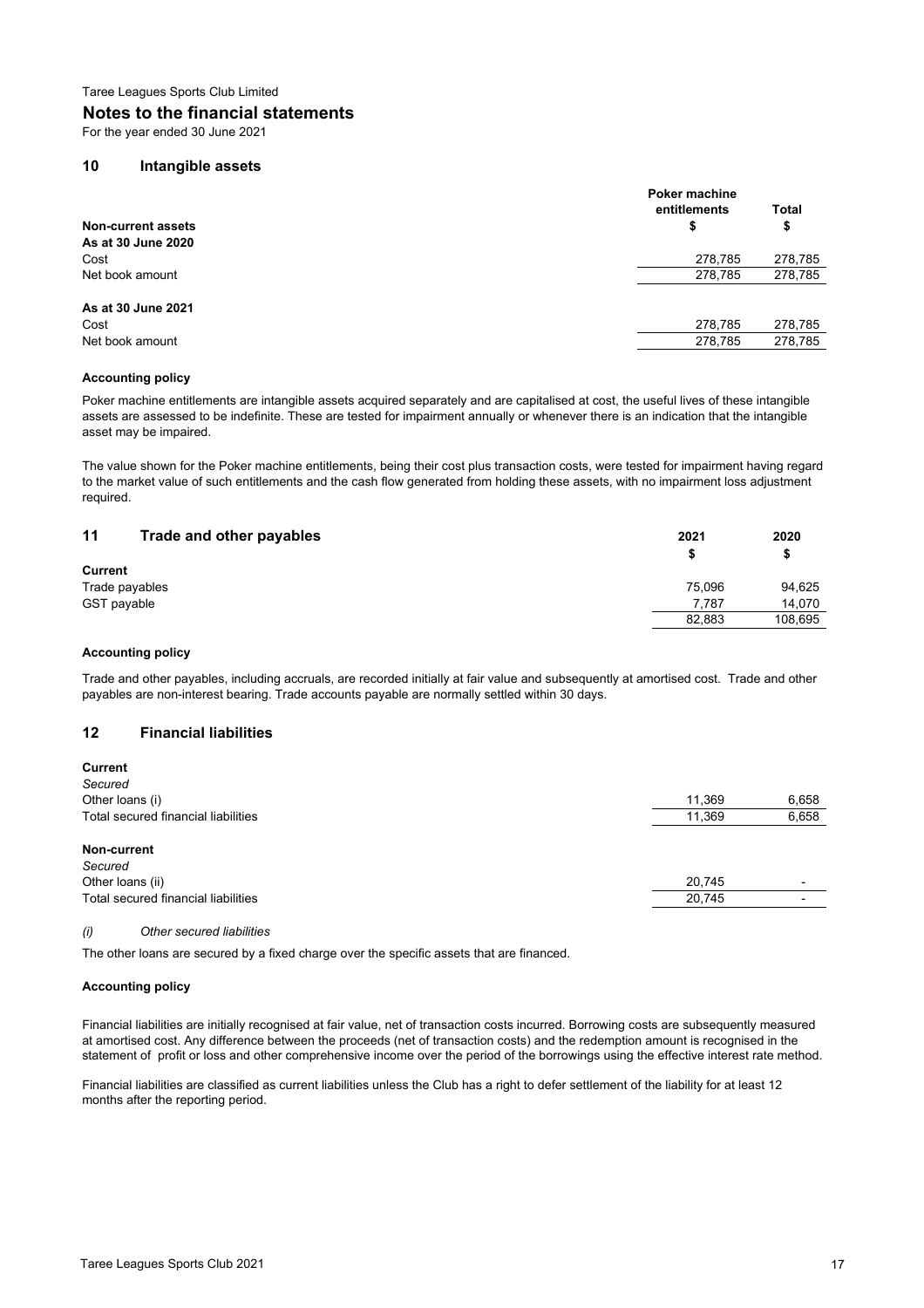#### **Notes to the financial statements**

For the year ended 30 June 2021

| 13<br><b>Provisions</b>          | 2021   | 2020   |
|----------------------------------|--------|--------|
| <b>Current</b>                   | \$     | \$     |
|                                  |        |        |
| Employee entitlements (i) & (ii) | 56,554 | 48,914 |
| Poker machine jackpots           | 21,368 | 21,198 |
|                                  | 77,922 | 70,112 |
| Non-current                      |        |        |
|                                  |        |        |
| Employee entitlements (ii)       | 2,815  | 13,525 |
|                                  | 2,815  | 13,525 |
|                                  |        |        |

#### **Accounting policy**

#### (i) *Annual leave*

Liabilities for annual leave expected to be settled within 12 months of the reporting date, are recognised in the provision for employee benefits in respect of employees' services up to the reporting date. They are measured at the amounts expected to be paid when the liabilities are settled. Any annual leave expected to be settled beyond 12 months of the reporting date is measured at the present value of expected future payments.

#### (ii) *Long service leave*

The liabilities for long service leave are not expected to be settled wholly within 12 months after the end of the period in which the employees render the related service. They are therefore recognised in the provision for employee benefits and measured as the present value of expected future payments to be made in respect of services provided by employees up to the end of the reporting period. Consideration is given to expected future wage levels and period of service. Discount rates of the Australian bond rates matching the estimated future cash outflows have been used.

#### **14 Other liabilities**

#### **Current**

| ---------                                |       |       |
|------------------------------------------|-------|-------|
| Contract liabilities - membership income | 4.809 | 7.637 |
| Other liabilities                        | 900   | 500   |
|                                          | 5.709 | 8.137 |
|                                          |       |       |

#### **Accounting policy**

Revenues received in advance are recorded as a contract liability if they are in relation to contracts with customers under AASB 15 and recognised as revenue when they are earned in future periods. Other revenue received in advance that is not covered by AASB 15 is recorded as other liabilities and is recognised as revenue when they are earned in future periods.

#### **15 Commitments**

| (i) | <b>Capital Commitments</b> |         |   |
|-----|----------------------------|---------|---|
|     | Cash redemption terminal   | 22,000  |   |
|     | Poker machines             | 156.720 |   |
|     |                            | 22,000  | - |
|     |                            |         |   |

#### **16 Contingent liabilities**

Bank guarantee substituting for a security deposit for TAB facilities 5,000 5,000 5,000 5,000

(a) *Key management personnel compensation*

#### **17 Related parties**

Transactions between related parties are on normal commercial terms and conditions, and are no more favourable than those available to other parties unless otherwise stated.

| Total key management personnel benefits<br>73.653                                                                                                  | 93,072  |
|----------------------------------------------------------------------------------------------------------------------------------------------------|---------|
|                                                                                                                                                    |         |
| (b)<br>Transactions with other related parties                                                                                                     |         |
| Purchases from Hicks Business Services (Director Gilbert Hicks)<br>18.602                                                                          | 5.227   |
| 1.325<br>Purchases from Eddies Fresh Chickens (former Director Edmund Loftus - include<br>purchases until 27 October 2021 when no longer Director) | 28.975  |
| Total transactions with related parties<br>93.580                                                                                                  | 127,274 |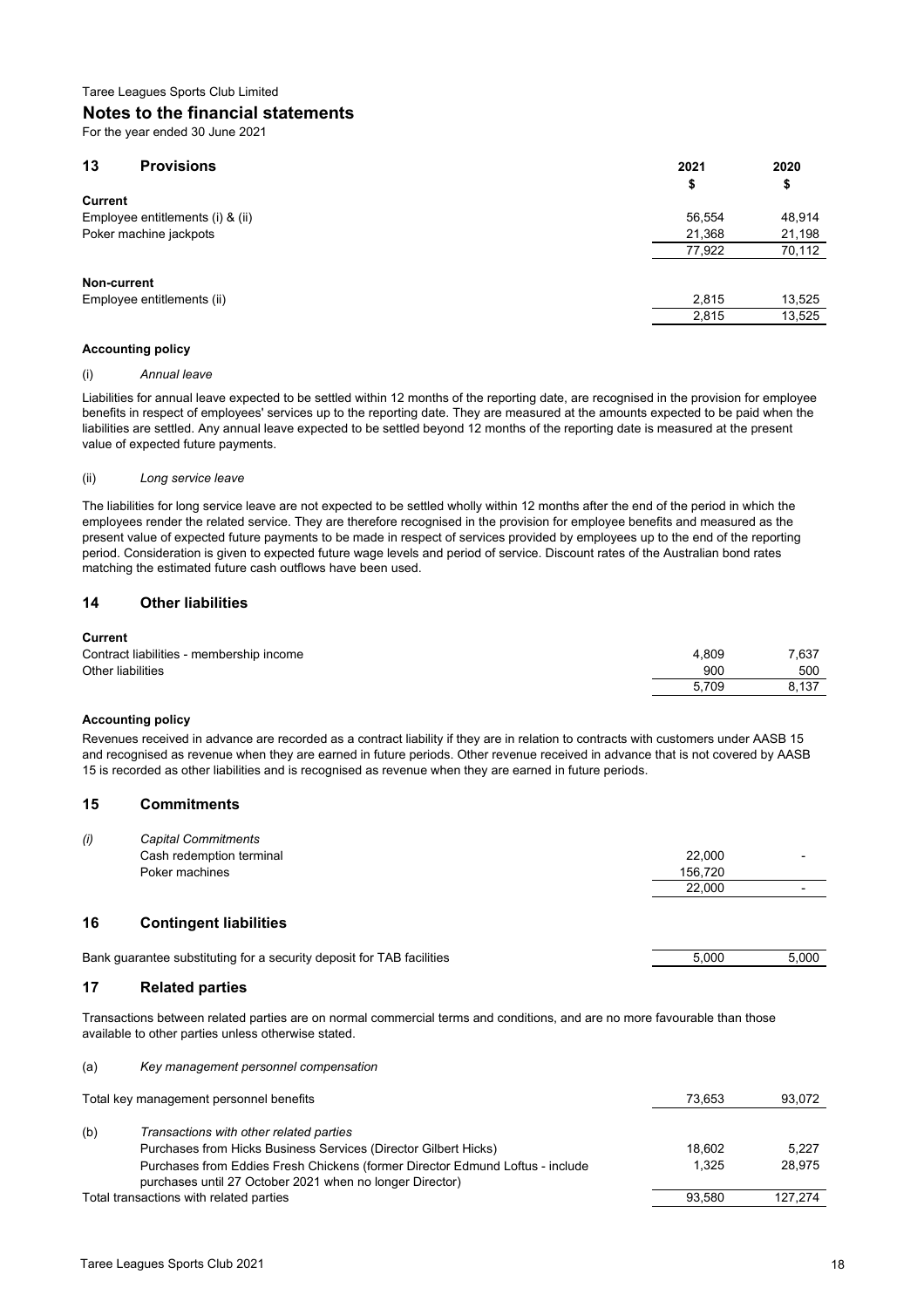## Taree Leagues Sports Club Limited **Notes to the financial statements**

For the year ended 30 June 2021

#### **18 Critical accounting estimates and judgements**

Management is required to make judgements, estimates and assumptions about reported amounts of assets, liabilities, income and expenses that are not readily apparent from other sources. The estimates and associated assumptions are based on historical experience and various other factors that are believed to be reasonable under the circumstance, the results of which form the basis of making the judgements. Actual results may differ from these estimates.

Estimates and underlying assumptions are reviewed on an ongoing basis. Revisions to accounting estimates are recognised in the period in which the estimate is revised and future periods if the revision affects both current and future periods.

Judgements made by management that have significant effects on the financial statements and estimates with a significant risk of material adjustment in the next period are disclosed where applicable, in the relevant notes to the financial statements:

- Estimation of useful lives of non-current assets (notes 9, 10) - The useful life of property, plant and equipment and intangibles is initially assessed at the date the asset is ready for use and reassessed at each reporting date based on the use of the assets and the period over which economic benefits will be derived from the asset. There is uncertainty in relation to the assessment of the life of the asset including factors such as the rate of wear and tear and technical obsolescence. The useful life of poker machine entitlements classified as an intangible asset has been assessed as indefinite. There is uncertainty in relation to this assumption as it is based on current legislation and conditions attached to the entitlements. The estimates and judgements involved may impact the carrying value of the non-current assets and the depreciation and amortisation charges recorded in the statement of profit or loss and other comprehensive income should they change.
- Impairment of non-current assets (notes 9, 10) - Impairment testing of non-current assets is performed where indicators of impairment exist. In assessing impairment, estimates are made of the recoverable amount of each asset or cash generating unit based on discounted expected future cash flows or estimated replacement cost. Estimation uncertainty exists in relation to assumptions regarding future operating results and cash flows, determination of an appropriate discount rate and estimated current replacement cost of the asset.

#### **19 Subsequent events**

In response to the COVID-19 pandemic, the NSW Government announced mandatory lockdowns from 14 August 2021. As a result the Club was closed until 13 September 2021.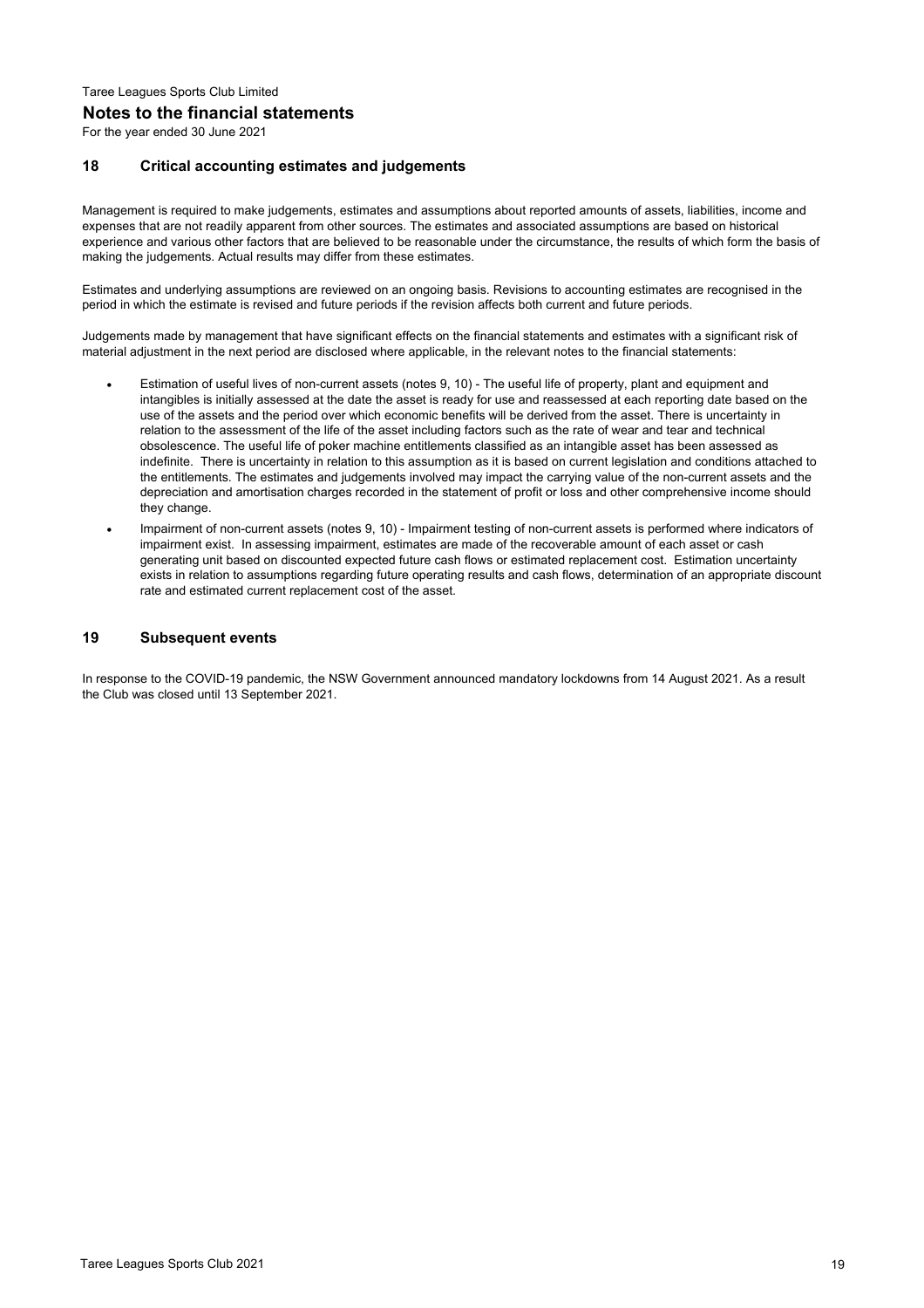## **Directors' declaration**

**In the Directors' opinion:**

- (a) the financial statements and notes set out on pages 6 to 19 are in accordance with the Corporations Act 2001, including:
	- (i) complying with Australian Accounting Standards - Reduced Disclosure Requirements, the Corporations Regulations 2001 and other mandatory professional reporting requirements;
	- (ii) giving a true and fair view of the Club's financial position as at 30 June 2021 and of its performance for the financial year ended on that date, and
- (b) there are reasonable grounds to believe that the Club will be able to pay its debts as and when they become due and payable.

This declaration is made in accordance with a resolution of the Directors.

Atteringtall

Annette Campbell - President

 $21$ 

Gilbert Hicks - Treasurer

**Taree, NSW 27 October 2021**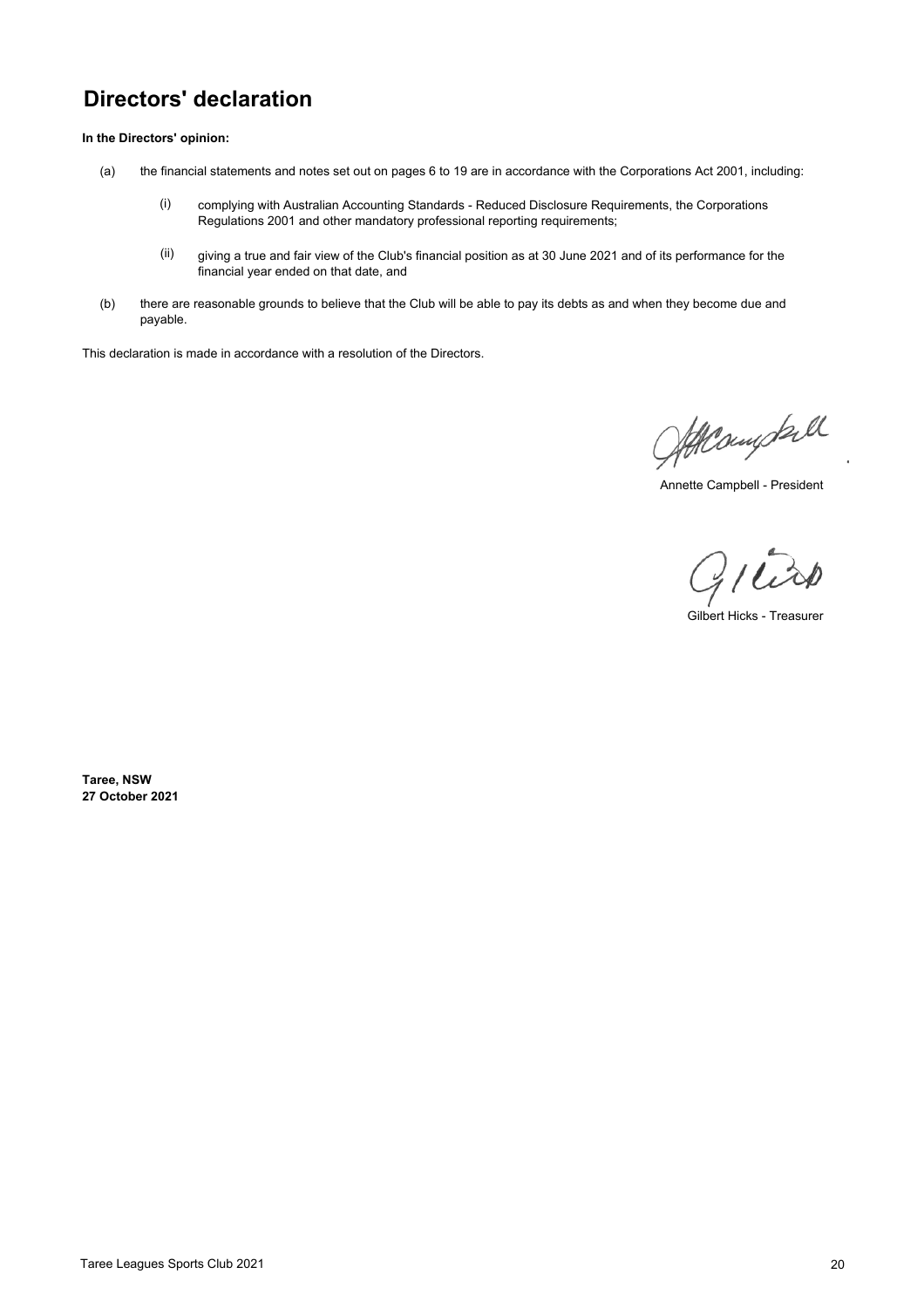

## **Independent auditor's report**

#### **to the members of Taree Leagues Sports Club Limited**

#### **Opinion**

We have audited the financial report of Taree Leagues Sports Club Limited (the Club) which comprises the statement of financial position as at 30 June 2021, the statement of profit or loss and other comprehensive income, the statement of changes in equity and the statement of cash flows for the year then ended, notes to the financial statements, including a summary of significant accounting policies, and the Directors' declaration.

In our opinion, the accompanying financial report of the Club is in accordance with the Corporations Act 2001 including:

- (i) giving a true and fair view of the Clubs financial position as at 30 June 2021 and of its financial performance for the year then ended; and
- (ii) complying with Australian Accounting Standards - Reduced Disclosure Requirements, the Corporations Regulations 2001 and other mandatory professional reporting requirements.

#### **Basis for opinion**

We conducted our audit in accordance with Australian Auditing Standards. Our responsibilities under those standards are further described in the Auditor's responsibilities for the audit of the financial report section of our report. We are independent of the Club in accordance with the auditor independence requirements of the Corporations Act 2001 and the ethical requirements of the Accounting Professional and Ethical Standards Board's APES 110 Code of Ethics for Professional Accountants (the Code) that are relevant to our audit of the financial report in Australia. We have also fulfilled our other ethical responsibilities in accordance with the Code.

We believe that the audit evidence we have obtained is sufficient and appropriate to provide a basis for our audit opinion.

#### **Responsibilities of the Directors for the financial report**

The Directors of the Club are responsible for the preparation of the financial report that gives a true and fair view in accordance with Australian Accounting Standards – Reduced Disclosure Requirements and the Corporations Act 2001 and for such internal control as the Directors determine is necessary to enable the preparation of the financial report that gives a true and fair view and is free from material misstatement, whether due to fraud or error.

In preparing the financial report, the Directors are responsible for assessing the Club's ability to continue as a going concern, disclosing, as applicable, matters related to going concern and using the going concern basis of accounting unless the Directors either intend to liquidate the Club or to cease operations, or have no realistic alternative but to do so.

#### **Matters relating to the electronic presentation of the audited financial report**

The auditor's report relates to the financial report of the Club for the year ended 30 June 2021 included on the Club's web site. The Club's Directors are responsible for the integrity of the Club's web site. We have not been engaged to report on the integrity of this web site. The auditor's report refers only to the statements named above. It does not provide an opinion on any other information which may have been hyperlinked to/from these statements. If users of this report are concerned with the inherent risks arising from electronic data communications they are advised to refer to the hard copy of the audited financial report to confirm the information included in the audited financial report presented on this web site.



Liability limited by a scheme approved under the Professional Standards legislation